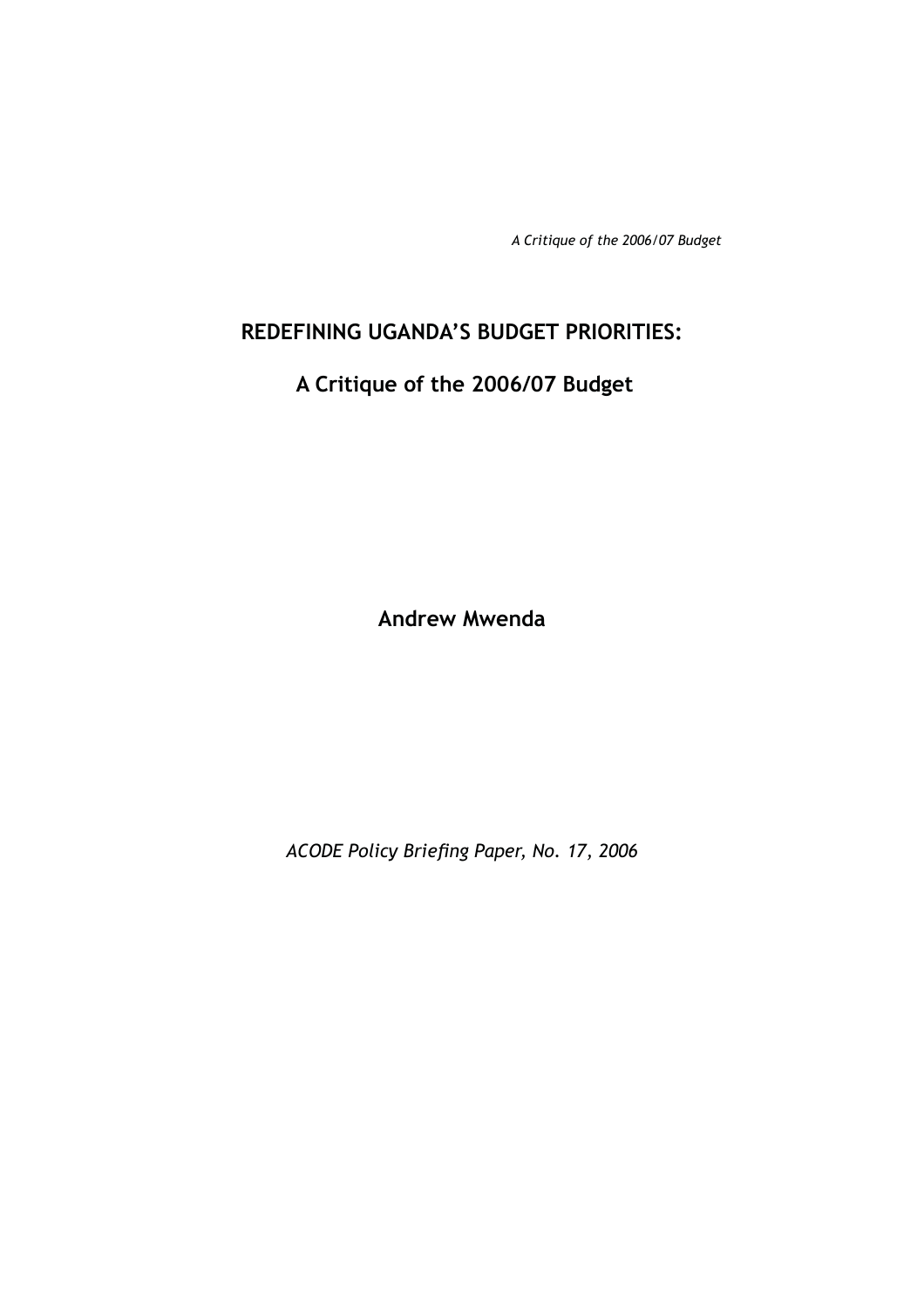# **Table of Contents**

| 1. |                                             | 1  |  |  |  |  |
|----|---------------------------------------------|----|--|--|--|--|
| 2. |                                             | 4  |  |  |  |  |
| 3. | The Role of the Budget in Development       | 5  |  |  |  |  |
| 4. |                                             | 6  |  |  |  |  |
| 5. |                                             | 8  |  |  |  |  |
| 6. | The Politics of Managing Private Investment | 9  |  |  |  |  |
| 7. | The Cost of NRM's Strategy on Business      | 10 |  |  |  |  |
| 8. |                                             | 11 |  |  |  |  |
| 9. | What the Budget Promises                    | 13 |  |  |  |  |
|    | 10. NRM's Strategy of Cultivating Rural     |    |  |  |  |  |
|    |                                             | 16 |  |  |  |  |
|    |                                             | 18 |  |  |  |  |
|    | 12. An Alternative Budget Srategy           | 20 |  |  |  |  |
|    | 13. Financing the Alternative Budget        | 21 |  |  |  |  |
|    |                                             | 28 |  |  |  |  |
|    |                                             |    |  |  |  |  |
| 32 |                                             |    |  |  |  |  |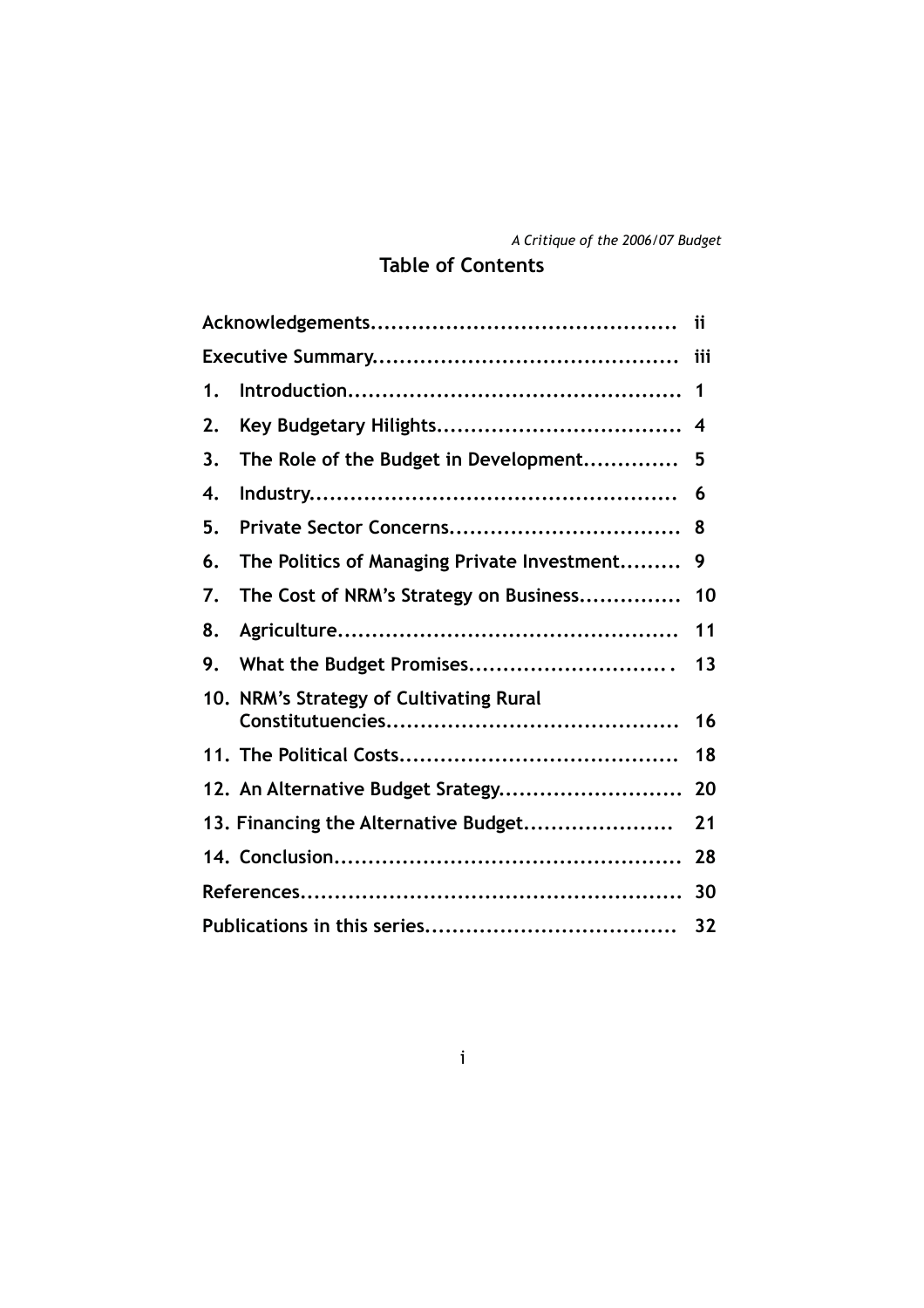### **Acknowledgements**

With the exception of the limitation relating to the overall national resource envelop, the single biggest budgetary challenge facing Uganda is the failure to create an adequate balance between the national development expenditure and the growing public administration expenditure. Over the last 10 years, the cost of public administration in the form of political jobs, multiplication of administrative and political units, welfare and tax relief programmes has continued to undermine national expenditure on production and investment programmes. Yet, the absence of a consistent and strategic public dialogue has become a major limitation forming a common response to this problem.

This policy briefing paper has been prepared as part of ACODE's ongoing initiative to stimulate strategic and focused policy discourse on a wide range of public policy issues that have adverse impacts on governance and democratization. This initiative addresses four inter-related but distinct issues: public administration expenditure; Government opposition-relations; governance implications of aid; and the legal and administrative framework for control of the military and para-military groups. ACODE is therefore grateful to the Netherlands Government and DANIDA HUGGO for their support for the first two components respectively.

We are also indebted to various officials from the Ministry of Finance, Planning and Economic Development who provided much needed information and clarifications on a number of issues that has added to the quality of analysis that is presented here. In the same vein, we acknowledge the invaluable contributions of the Participants at the National Policy Dialogue where this paper was first presented. ACODE Research staff and associates and in particular Dr. Elijah Mushemeza, Arthur Bainomugisha and Godber Tumushabe are acknowledged for their invaluable critique to the original draft of this briefing paper.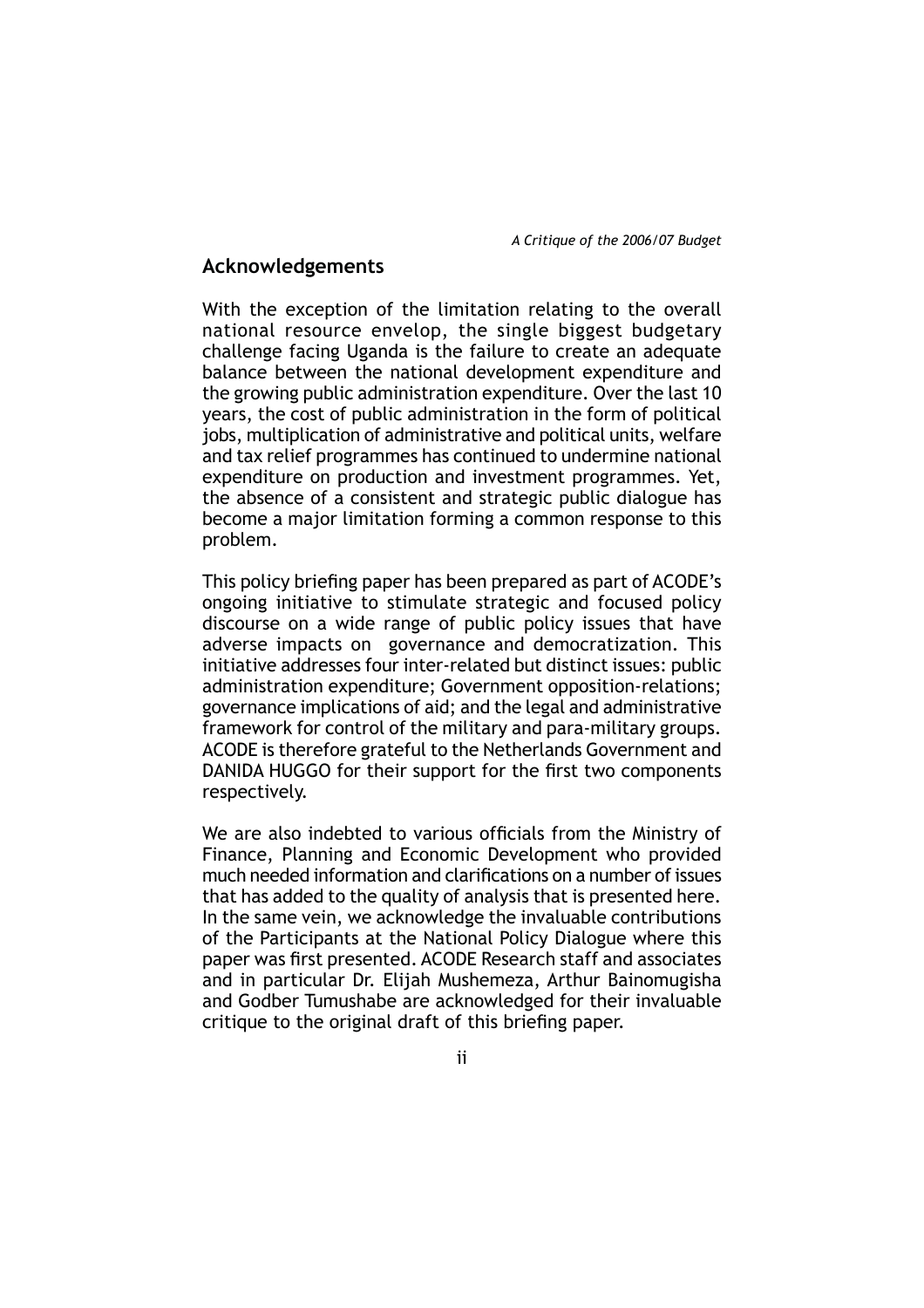# **Executive Summary**

The debate over Uganda's ever expanding expenditure on public administration has intensified. There are growing questions about the utility and the impacts of a bloated political administration, financing of a growing portfolio of economically unviable districts, selective cash bail out of individuals and businesses, opportunistic allocation of prime lands including public trust lands and selective tax breaks, etc. Indeed, the ongoing "inflation" in the public administration expenditure budget defeats all logic especially when considered against the apparent under funding of critical priority sectors such as agriculture, industry, social services and, science, technology and innovation.

The purpose of this briefing paper is to elucidate and challenge the current policies and strategies pursued by the Government of the National Resistance Movement – the ruling political party. It is argued that the National Resistance Movement Government both prior and after the introduction of the multi-party political system of Government has pursued economic policies that are devoid of strategic long-term development perspectives. Indeed, the 2006/07 budget and annual budget instruments in general largely reflect the predatory tendencies driven by the survival instincts of political groups at the expense of political leverage accruing from long-term economic transformation of the country and citizens. The paper makes the following conclusion s regarding the 2006/07 budget.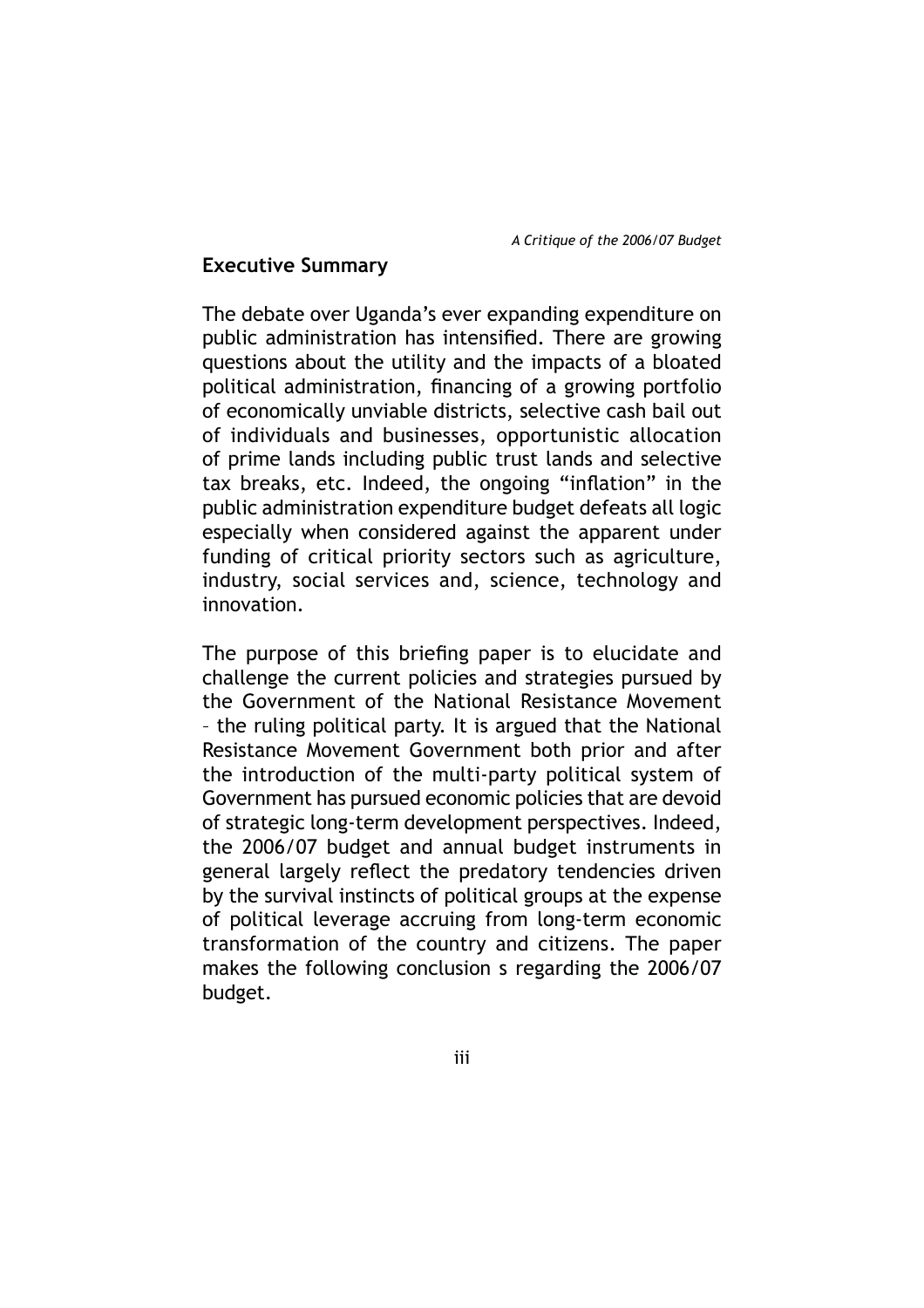- > The ruling National Resistance Movement has a history of consolidating its political power through a clientele political system. This system involves multiplying all forms of political appointments to reward political supporters in spite of the cost to the tax payer. This political patronage is built through creation of new districts, multiplying political jobs such as Cabinet and politically driven infrastructure development projects. The challenge for Government therefore, is how to keep these political patronage networks and constituencies at ease but allocate sufficient resources for investment and production.
- > As the project to retain political power has remained number one priority, the citizens are beginning to hold Government at "ransom", demanding for all kinds of politically driven deliverables. Consequently, a budget that should be an instrument that reflects the strategic development priorities of Government and the country is reduced into a package of welfare programmes and responses to political constituencies. Yet, in many cases, good policy is not what is popular in the short-term but what works in the medium and long-term.
- > The 2006/07 budget attempts to put much needed emphasis on promoting manufacturing. UShs.169 billion is set aside for the industrial sector mainly intended to bolster thermal power and hydropower generation. But key private sector concerns such as affordable long-term credit, tax breaks, a dilapidated transport infrastructure and inadequate technical skills remain largely unattended. It is argued that while universal primary education and universal secondary education makes absolute political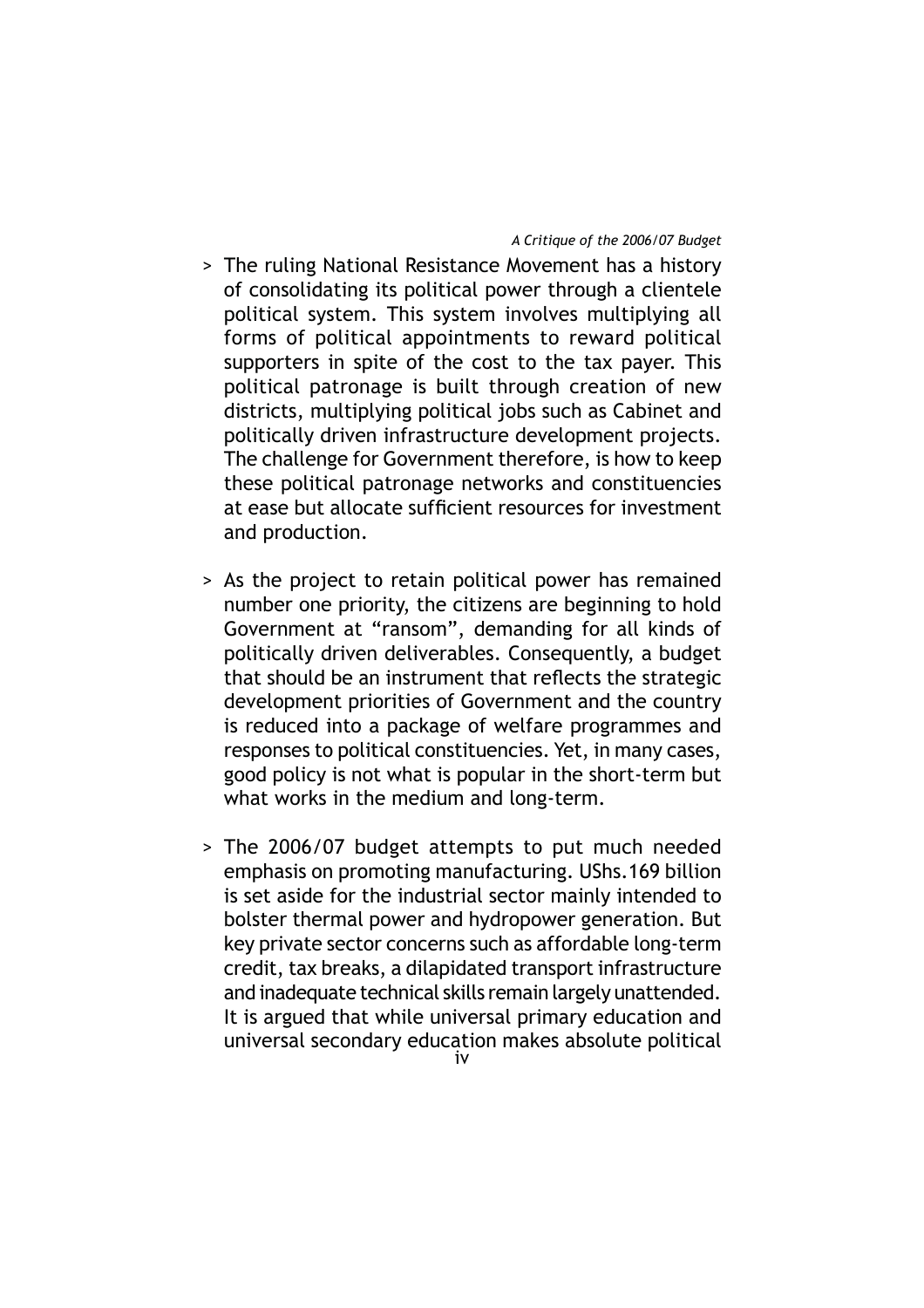and social sense, it does not address the strategic development priorities of the industrial sector where practical skills are a must. Alternatively, while microfinance make absolute economic and political sense, five years of failed attempts to restructure and recapitalize Uganda Development Bank to provide long-term financing for industrial development only demonstrates the incapacity of Government to use the budget as a development policy instrument.

> It is observed that while 88% of Uganda's population lives in rural areas and is largely dependent on agriculture, agriculture production and output is declining steadily. According to the 2006/07 budget, agriculture registered annual average growth of 0.9 per cent during the three preceding years. This is in spite of the fact that the Plan for Modernization of Agriculture (PMA) which formed the cornerstone of President Museveni's campaign during the 1996 presidential elections should be bearing results. To date, agriculture research and development (R & D) is being given lip service as the banana wilt, the coffee wilt are holding Ugandan rural farmers hostages. Among other things, the welfare and tax relief policies being pursued by Government can only act as a disincentive to rural production. This is because taking away the burden of taxes as well as education and health costs may reduce the pressures of expenditure on the poor rural voters but does not increase their aggregate incomes.

The briefing paper proposes an alternative budget strategy that combines sound economic rationale with the reality of a political party pursuing an agenda of retaining political power. In the context of the 2006/07 budget and any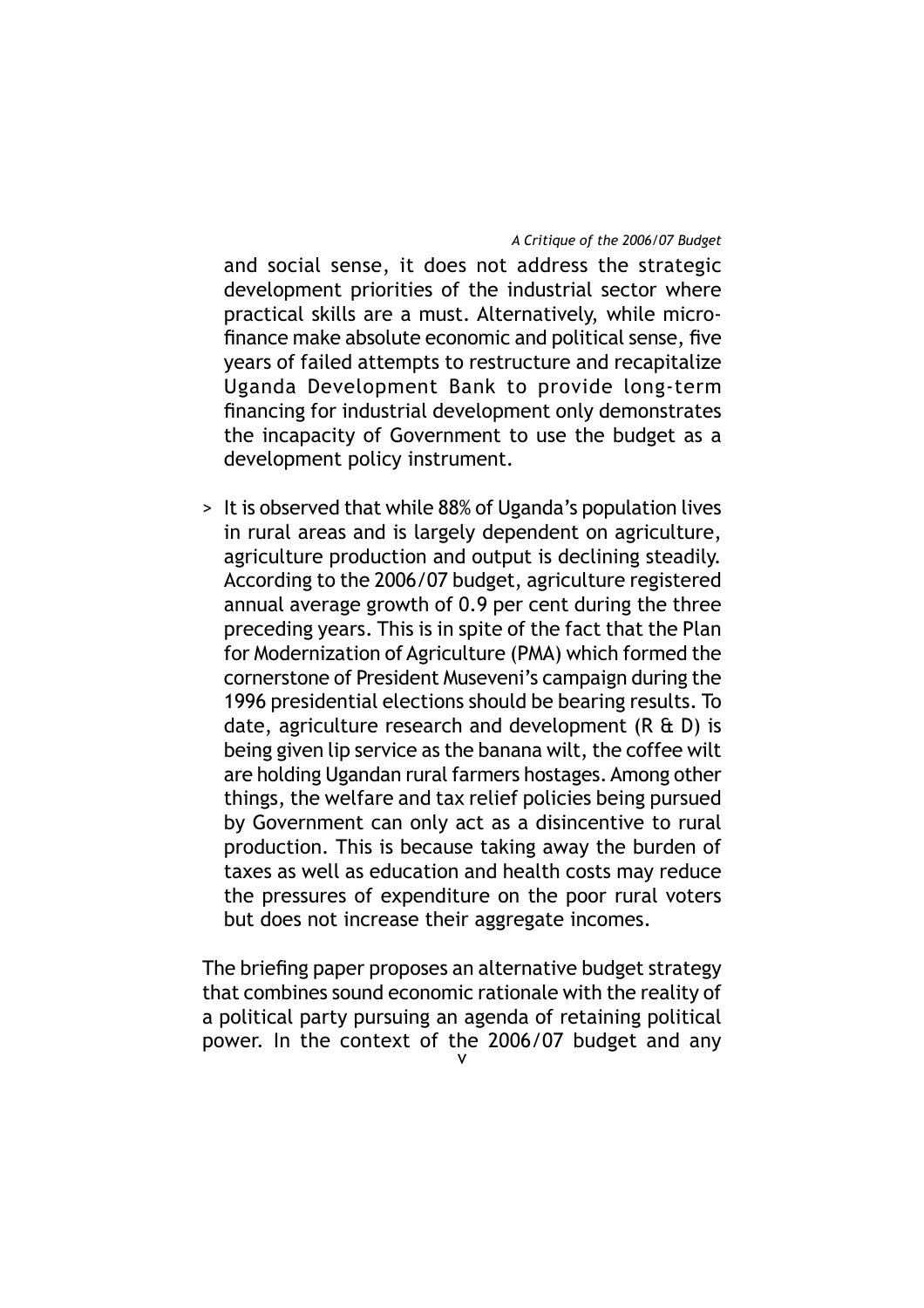other subsequent budgets, such a strategy would have the following elements:

# *Reduce defense spending*

> Since there has been substantial reduction in the threat paused by insurgency and various other forms of insecurity, the Government can reduce the defense expenditure and invest more funds in development priorities. At the height of the insurgency around 1992, Uganda's defense budget stood at approximately US\$42 million. At the moment, defense consumes approximately US\$200 million per year. Combined with an onslaught on military related corruption, it is estimated that Government can save up to US\$390 million in a space of only four years.

### *Delay the operationalization of the new districts*

> The creation of new districts even when done in the name of "taking services to the people" is one of the causes of the burgeoning costs of public administration expenditure. For 2006/07, the operationalization of the 25 new districts could be delayed for up to a period of four years hence saving and making available over UShs.100 billion for investment in agriculture, energy and science and technology. If these districts are made operational around 2010, it would give the ruling party a lot of campaign capital in the form of new districts amidst improved rural incomes and improved development indicators.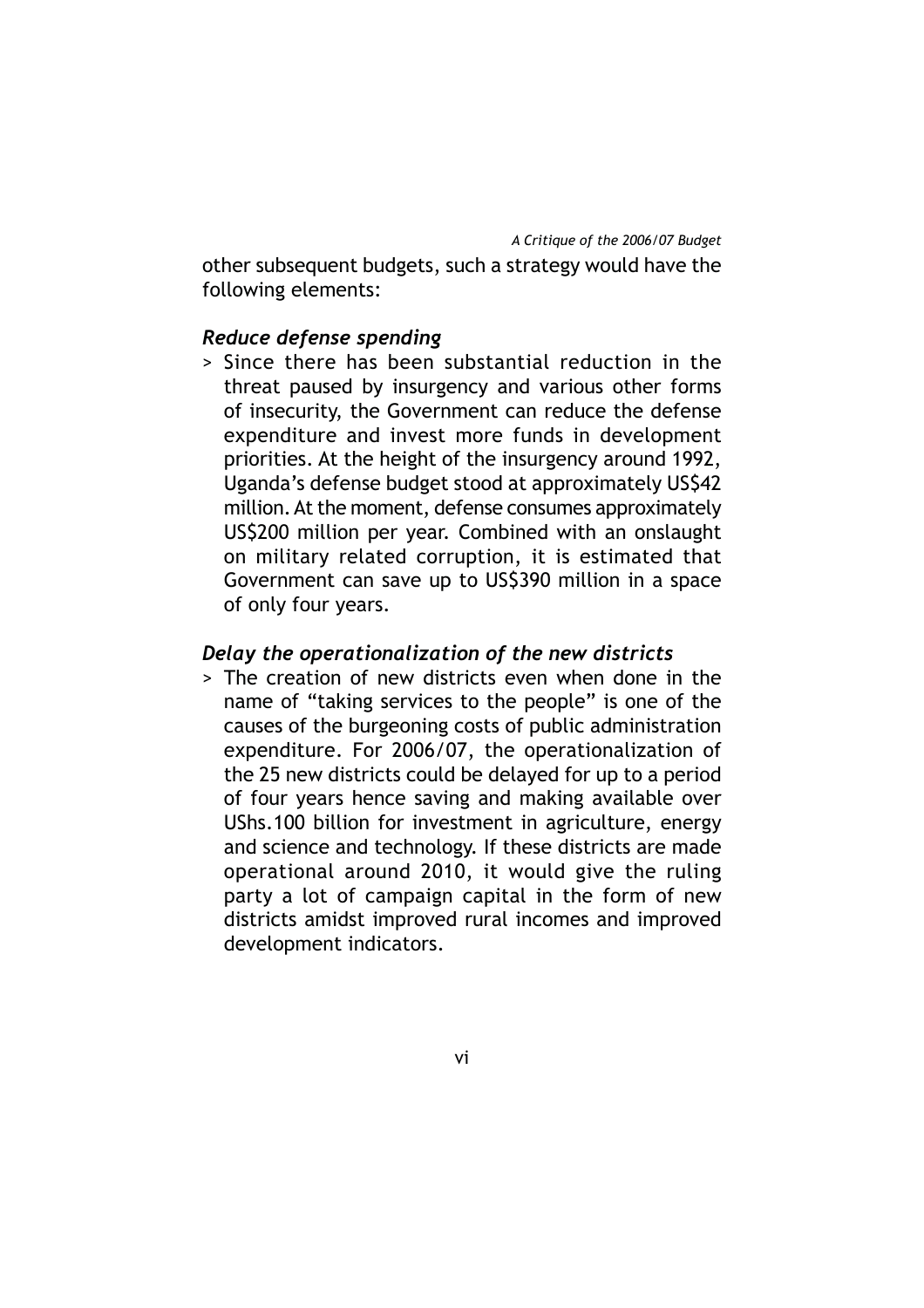# *Delay the introduction of Universal Secondary Education (USE)*

> According to available estimates, postponing the introduction of Universal Secondary Education (USE) could save the country over UShs.460 billion over the next four years. While USE is a brilliant social development agenda, returns on UShs.460 billion could increase the incomes of rural farmers, service providers and the business community. This is the right strategy to provide quality education rather than overburdening the social development budget.

# *Sell off all Government vehicles with very limited exceptions*

> It is proposed that Government should ground most or all Government vehicles save for a small number of officials. Available evidence suggests that Government owns an estimated 20,338 vehicles (11,277 registered in the names of Government ministries, 4,548 for local governments and 4,513 for semi-autonomous bodies) excluding those owned by Ministry of Defense, State House and Office of the President. In 2003/04, Government spent UShs.31 billion in new car purchases. During FY2005/06, vehicle related expenditures include UShs.28.9 billion on fuel, UShs.28.7 billion on maintenance and UShs.18 billion on new purchases. A pragmatic policy decision to sell off these vehicles would release over UShs.100 billion annually for development and investment expenditure.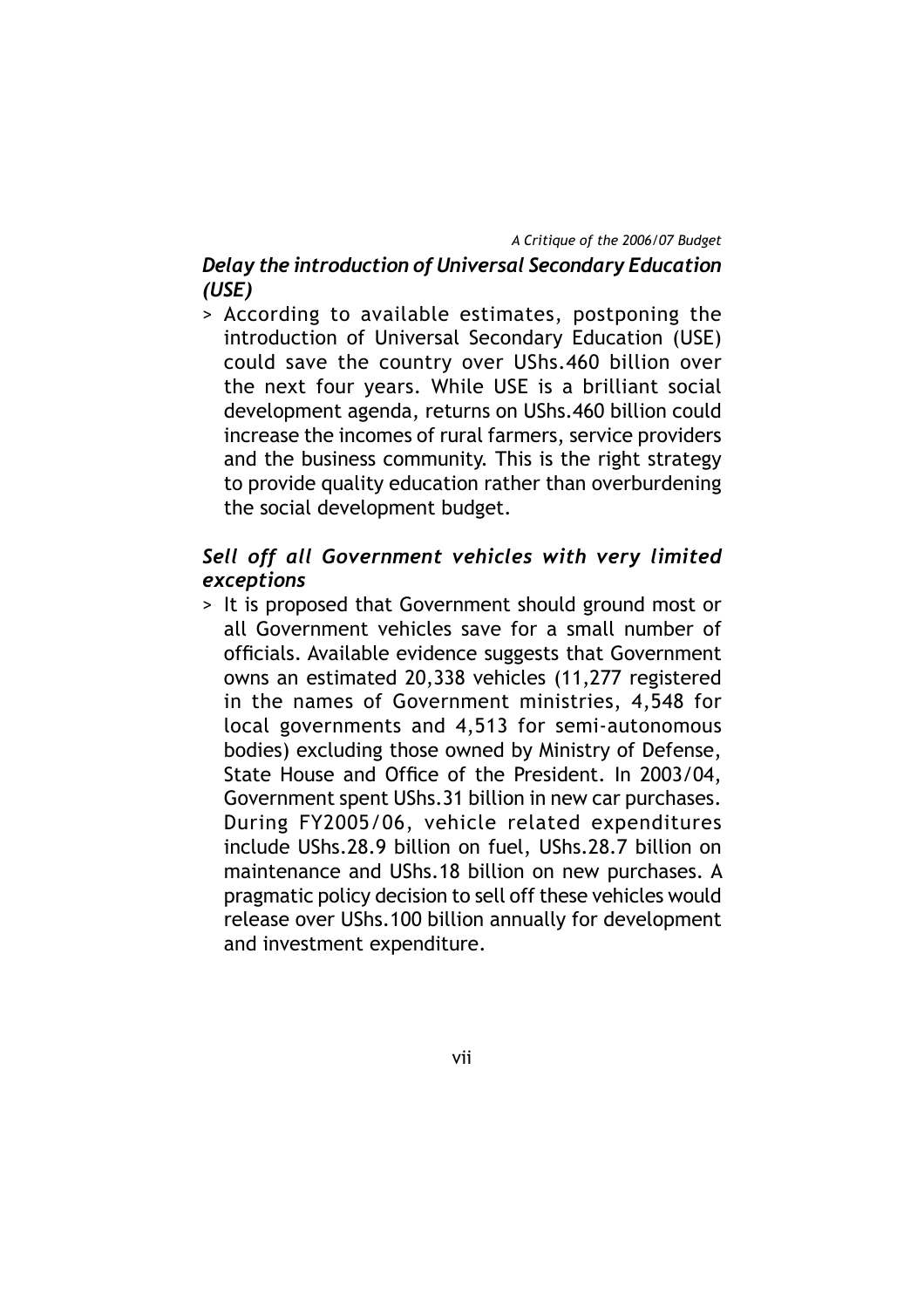## *Reduce public expenditure on State House*

> An alternative budget that promotes national development and pays back the tax payer handsomely has to tame the run away inflationary expenditure in State House and Office of the President. For the FY2006/07, these two offices are allocated UShs.51 billion and UShs.40 billion respectively. This is almost equivalent to ten times the recurrent expenditure of the Ministry of Agriculture. The State House budget alone has increased from UShs.11 billion in 1997/98 representing an increase of 450 percent in less than a decade.

Finally, it is assumed that the budget process consultations are comprehensive providing an opportunity for all stakeholders to provide their input. Yet, there is no evidence that the various proposals by the private sector and the civil society make any statistically meaningful influence on the final budget proposals. Indeed, critical expenditure priorities for these stakeholders as outlined above are not reflected in the budget. Indeed, in spite of the Budget Act that should have empowered Parliament to provide critically needed budget oversight, Parliament still passes as an informal budget discussion forum. Parliament should therefore be challenged to assert it self and redirect national budget priorities as is expected of it under the Constitution and the Budget Act. The cost of not discharging this job is enormous both on the rural voters and the urban tax payers.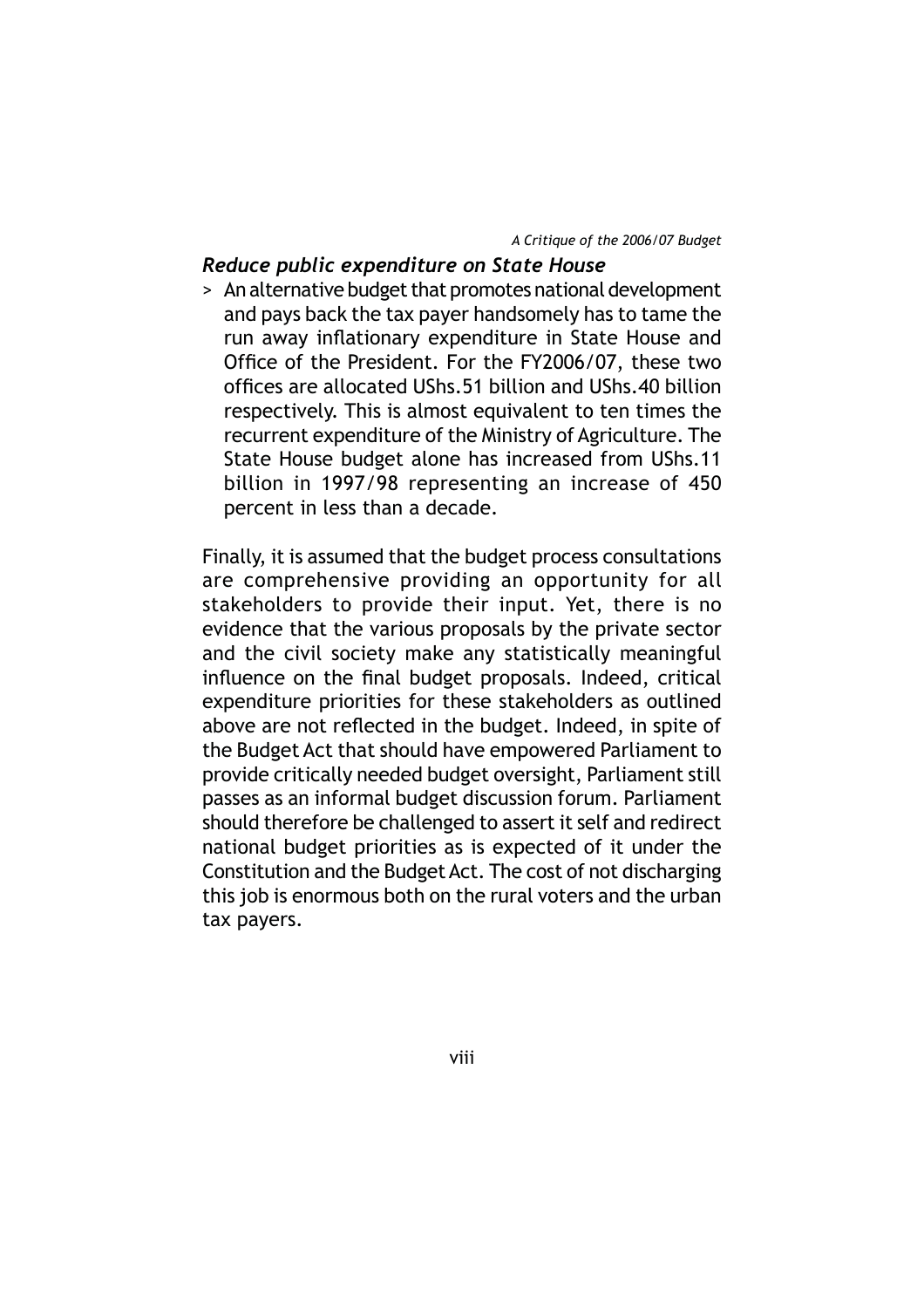### **1. Introduction**

The Budget, and its progressive evolution, is a powerful index of a society's values, not merely in its language and numbers, but in the lived experience of its impact on people, families, workers, businesses and organisations. The spirit of a people, its cultural level, its social structure, the deeds its people may prepare..... all this and more is written in its fiscal history, stripped off all phrases.......... The public finances are one of the best starting points for an investigation of society , especilly though not exclusively of its political life. (Joseph A. Schumpeter)

The Minister of Finance, Planning and Economic Development, Dr. Ezra Suruma on 15 June 2006 read the 2006/07 national budget for Uganda. According to the budget speech, the economy grew by 5.3 percent over the last financial year.<sup>1</sup> Statistics in the Background to the Budget indicate that construction grew at 13.7 percent, hotels and restaurants at an incredible 21.8 percent while transport and communications at a staggering 20.7 percent.2 On the negative side, manufacturing growth declined from 13.5 percent over the previous year to -3.5 percent, a factor that was attributed to the current energy crisis. Growth in agriculture was a miserable 0.4 percent; cash crop production declined by 7.4 percent and food production grew by 0.9 percent.3

On the external front, again the positive news is that exports of goods grew by 11.6 percent to US\$ 877m. However, imports of goods grew by 16.5 percent over the same period to US\$ 1.9 billion. This gave Uganda a current account deficit of more than one billion dollars. Also, exports of

<sup>1</sup> Budget speech by the Minister of Finance, Planning and Economic Development, Dr. Ezra Suruma on June 15th, 2006.

<sup>&</sup>lt;sup>2</sup> Background to the Budget for Financial Year 2006/07: Enhancing Economic Growth and Household Incomes Through Increased Production and Productivity.

<sup>3</sup> ibid.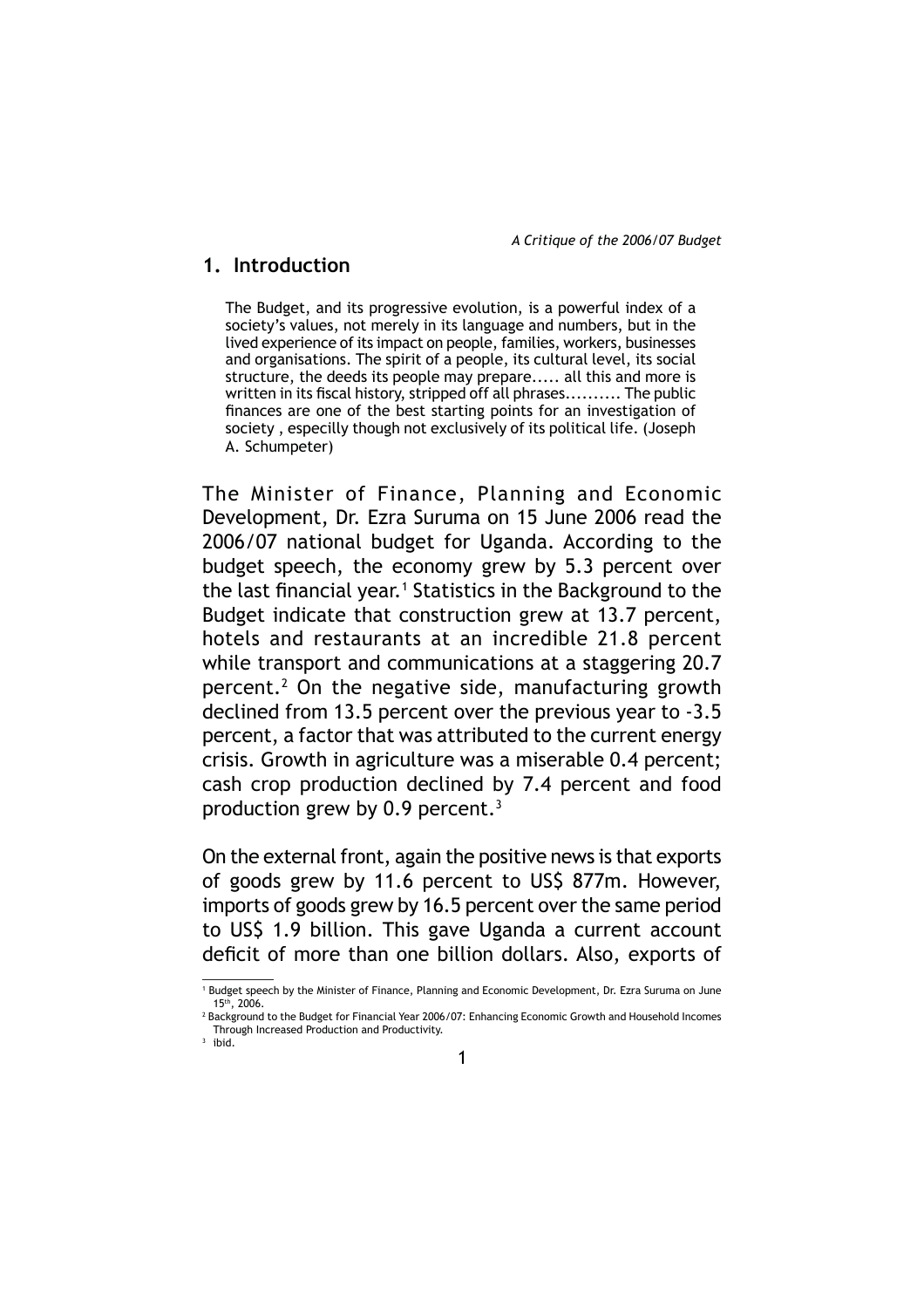services grew by 1.1 percent to US\$ 413m while imports of services grew 9.5 percent to US\$ 814m. Indeed, although growth in earnings from export of goods has almost doubled over the last five years, an even higher growth in import expenditure has kept Uganda with a high current account deficit - at more than US\$ 1 billion. The same case applies to trade in services. Given that our import expenditure outstrips our export earnings by a factor of more than 2:1, it means that Uganda's currency is stabilized against the dollar mainly by foreign aid (US\$ 1.1 billion), remittances by Ugandans living abroad (US\$ 500m)<sup>4</sup>, and Foreign Direct Investment (FDI) which increased by as much as (or as little as) US\$ 15m from 246m in 2004/05 fiscal year to US\$ 261 in 2005/06).<sup>5</sup>

The paper seeks to explain whether the budget reflects the macroeconomic objectives of the government.<sup>6</sup> However, the paper focuses specifically on industry, especially energy and manufacturing sub sectors. This is an important area because it is not only a major policy objective of government, but has also been a dominant theme of the President that the country should move away from being an agricultural to an industrial economy, and therefore from being an exporter of raw materials to an exporter of industrial goods (value addition)<sup>7</sup>. The second focus of this paper is agriculture because it is the main stay of Uganda's economy contributing 34 percent of GDP<sup>8</sup> and employing

<sup>4</sup> Bank of Uganda does not have a specific figure on remittances, this is only an estimate.

<sup>&</sup>lt;sup>5</sup> ibid. 6 2006/07 Budget Speech sets out the following areas as "strategic priority actions": Investing in the energy sector, rural development and support to the urban poor, rehabilitation and reconstruction on northern Uganda, Industrial development, support to scientists, development and maintenance of transport infrastructure, defense and national security, justice, law and order, investment in social sectors; Guide to Macroeconomic Management 2004, Ministry of Finance, Planning and Economic Development.

<sup>7</sup> ibid, Museveni, 1992, What is Africa's problem. 8 Background to the Budget, 2006/07.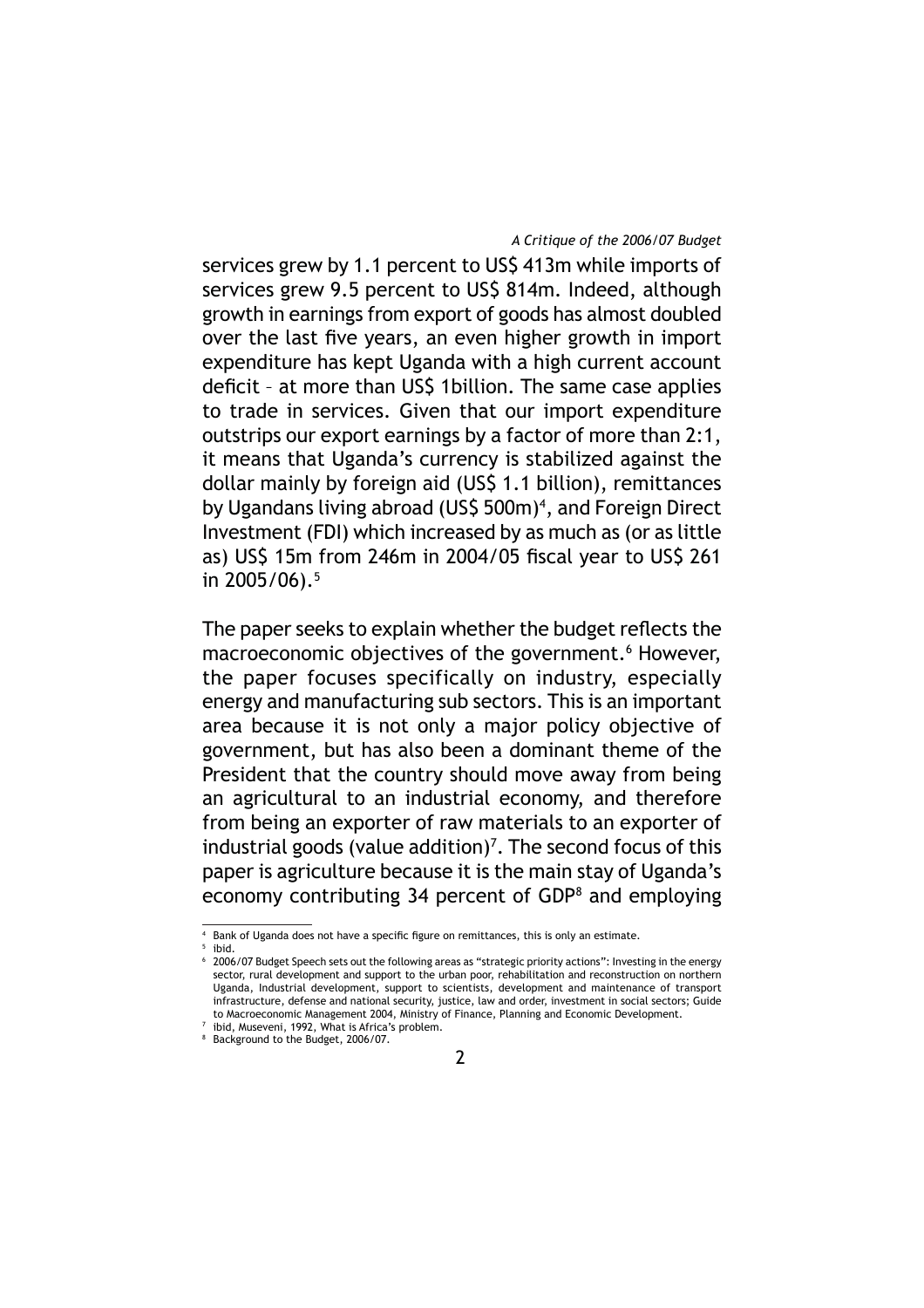78 percent of Uganda's labor force<sup>9</sup> and also because of the President's consistent pronouncements to modernize the sector.<sup>10</sup> As a way of conclusion, this paper will deal with a third issue, which is itself a derivative of the first two i.e. Uganda's external trading position.

The paper also seeks to explain the budget using political lenses, as it were. It will therefore focus on whether the budget seeks to address the problems in the key economic sectors mentioned above given the nature of political demands the sitting government is facing. Looking at the estimates for revenue and expenditure, what can Uganda afford to do or not do for the above economic sectors without compromising the politics of the ruling party? Are the political imperatives of the ruling party to stay in power consistent with its own economic vision for the country? And secondly, what are real government priorities given the budget allocations? And given the pressing economic and political problems the country is facing today, how best could the budget have addressed the often competing demands of politics and economics in a sustainable way? The basis of the argument here is that the state is an arena of political conflict, and budget making is the economic expression of the political needs of the ruling authority.

<sup>9</sup> Uganda Bureau of Statitics, March 2005, The 2002 Uganda Population and Housing Census, Main Report. 10 Museveni, Yoweri Kaguta, 2006, Prosperity for All, NRM Manifesto, Museveni Y.K. 2001 Consolidating the Achievements of the Movement, Presidential Elections Manifesto, Museveni Y.K. 1996 Tackling the Tasks Ahead, Election Manifesto.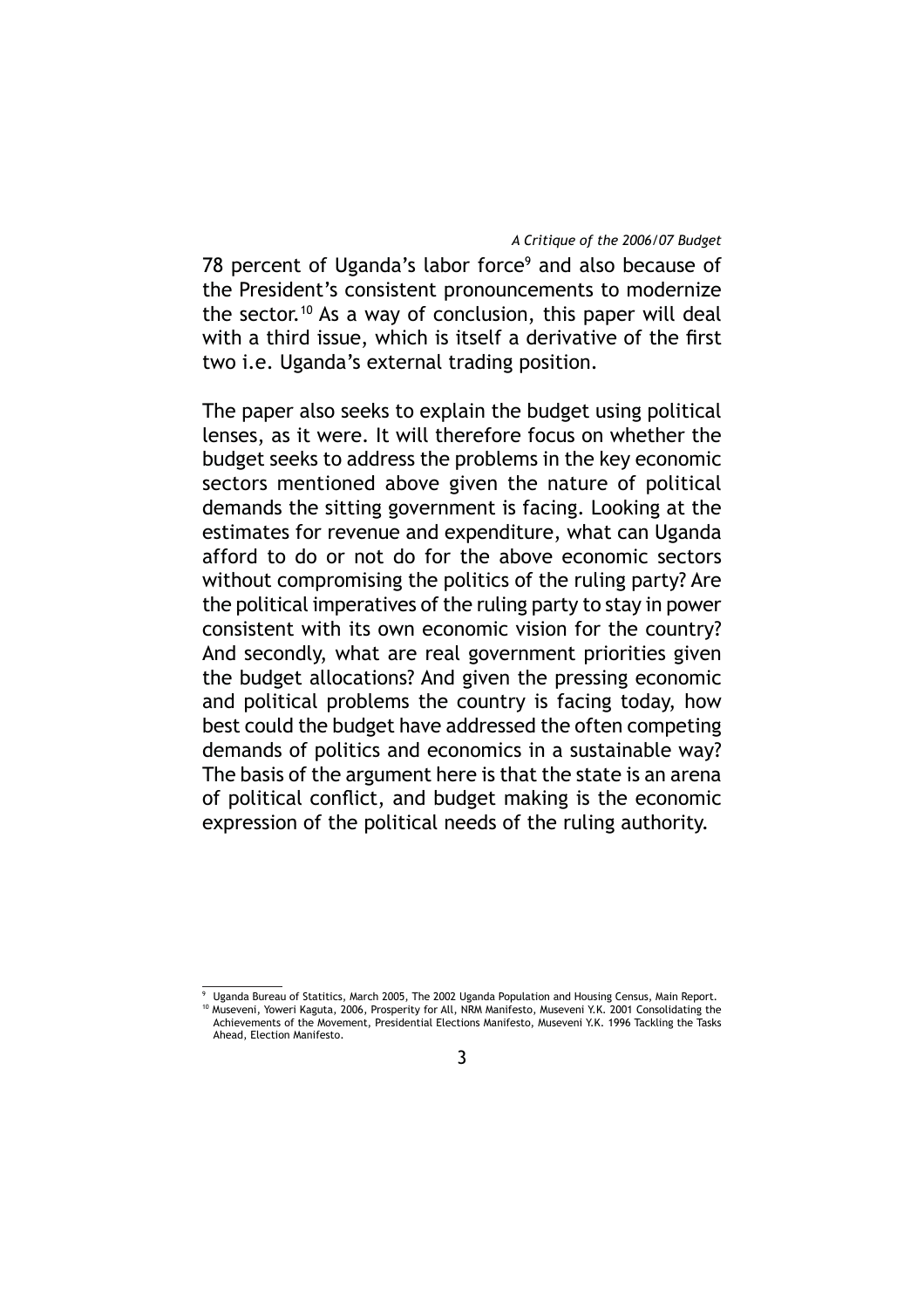# **2. Key Budgetary Highlights**

**Table 1:** Annual Real GDP Growth Rates by Sector and Major Activity

| <b>GDP</b><br>Real | 2001/02          | 2002/03          | 2003/04 | 2004/05          | 2005/06          |
|--------------------|------------------|------------------|---------|------------------|------------------|
| Growth             |                  |                  |         |                  |                  |
| Agriculture        | 3.9              | 2.3              | 0.8     | 1.5              | 0.4              |
| Food<br>crops      | 5.7              | 3.7              | 1.7     | 1.7              | 0.9              |
| (monetary)         |                  |                  |         |                  |                  |
| Cash Crops         | 7.4              | 4.6              | 0.3     | 4.2              | $-7.4$           |
| Industry           | 8.2              | 6.7              | 8.2     | 10.8             | 4.5              |
| Formal             | 5.4              | 4.4              | 4.9     | 13.5             | $-3.5$           |
| Manufacturing.     |                  |                  |         |                  |                  |
| Electricity and    | $\overline{5.3}$ | 4.5              | 6.7     | $\overline{5.9}$ | $-1.2$           |
| water              |                  |                  |         |                  |                  |
| Construction       | 13.4             | 11.6             | 13.8    | 11.9             | 13.7             |
| (monetary)         |                  |                  |         |                  |                  |
| <b>Services</b>    | 8.1              | $\overline{5.7}$ | 8.4     | 8.7              | $\overline{9.2}$ |
| Wholesale<br>and   | 6.2              | 4.7              | 3.3     | 9.1              | 4.2              |
| retail trade       |                  |                  |         |                  |                  |
| Hotels<br>and      | 18.1             | 7.5              | 19.1    | 4.5              | 21.8             |
| restaurants        |                  |                  |         |                  |                  |
| and<br>Transport   | 12.3             | 16.8             | 21.2    | 21.4             | 20.7             |
| communications     |                  |                  |         |                  |                  |
| Community          | 7.0              | 2.6              | 6.0     | 5.0              | 6.2              |
| services           |                  |                  |         |                  |                  |

**Source:** Background to the Budget 2006/07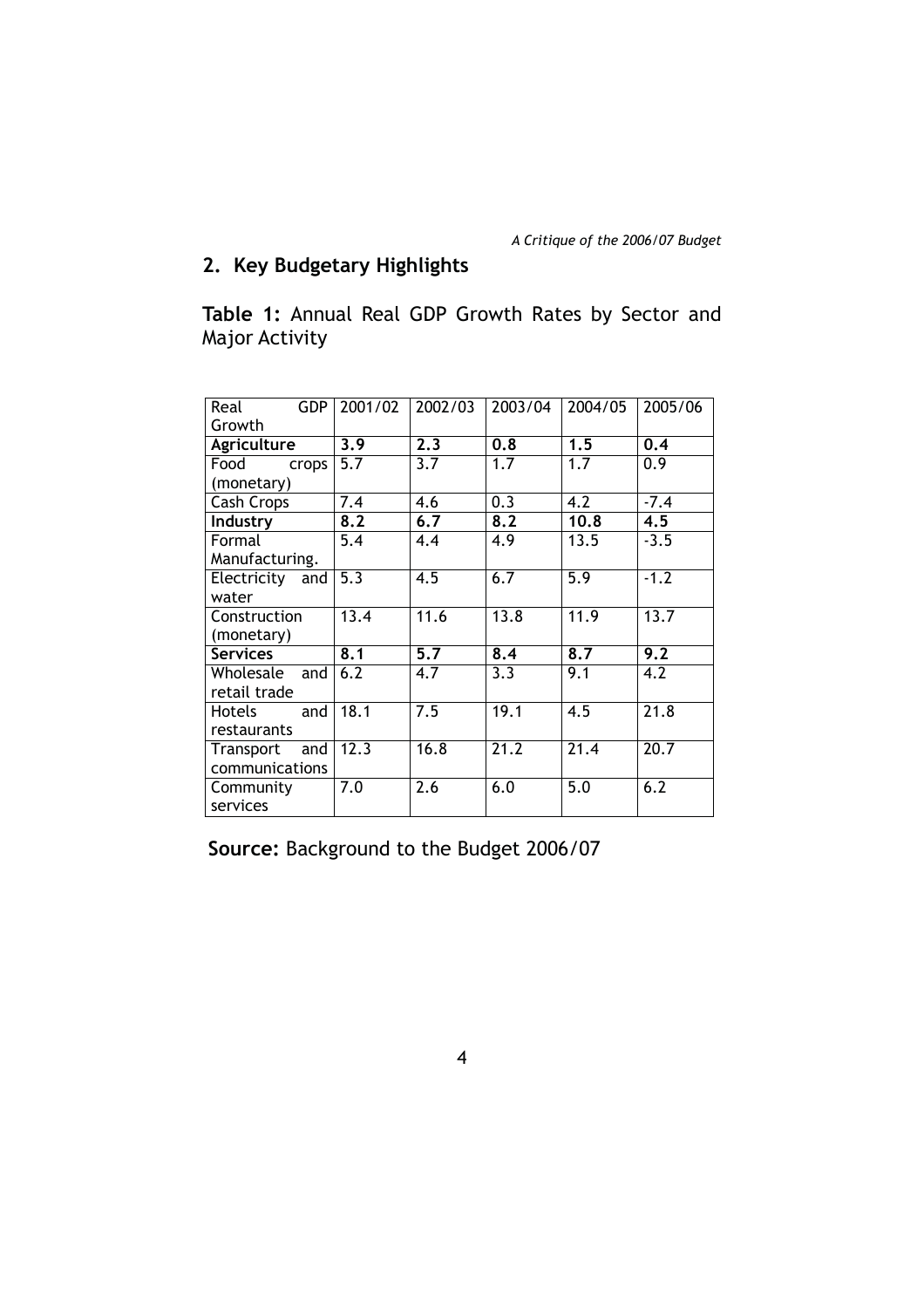# **3. The Role of the Budget in Development**



Parliamentary Power: Does the Parliament have capacity to influence the budget process to ensure that the budget deliver development? **From Left:**  A. Tandekwire, Clerk to the National Assembly, Dr. E. Suruma, Minister of Finance, Hon. R. Kadaga, Deputy Speaker and Hon. E. Sekandi the Speaker of Parliament.

The budget is not only a statement of expected government revenue and expenditure over the next financial year also a statement on how to a d d r e s s c u r r e n t constraints in order to

build capacity tomorrow. Development requires the formation of capital for investment.However, the formation of capital spans time, and is characterized by making a choice to forego today's consumption (saving), build up capital, invest it in order to enhance consumption at a later date. The problem with capital formation is that the costs of investment are incurred in the present time, they are therefore certain. Yet the rewards are realized at a future date, and are therefore uncertain.

The biggest challenge to the current government of Uganda is political risk. There are many demands on the state for today's consumption – mainly by the political class.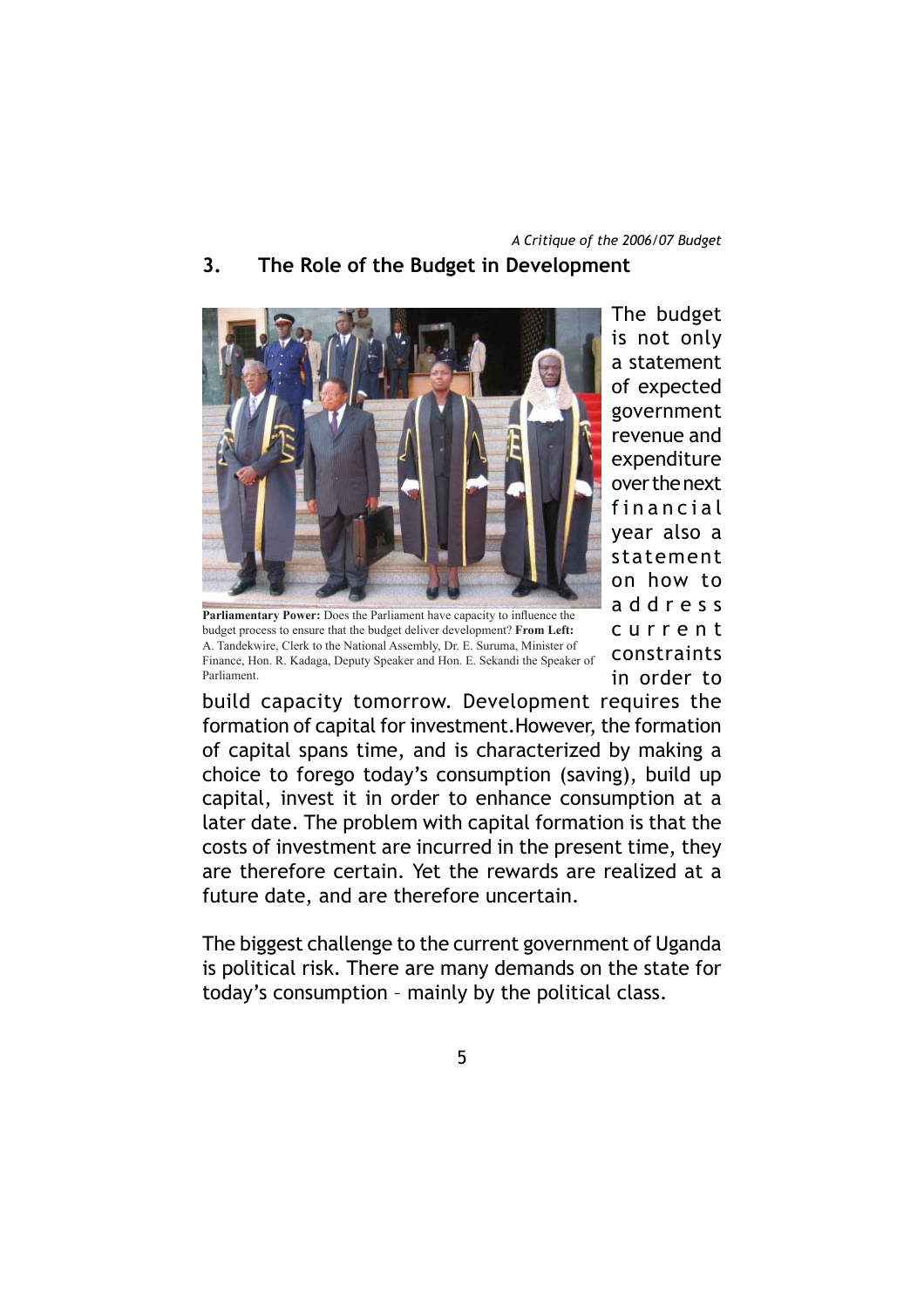These demands are for new districts, jobs, and for social services – health clinics, roads, schools etc. The government argues that failure to meet these demands for new districts and political appointments (consumption), can spark off political upheaval.<sup>11</sup> This would certainly render the rewards for investment negative. The challenge facing the budget making process is therefore a political one: how does government ensure that it keeps the different political constituencies at ease while at the same time ensuring that a significant percentage of the budget is shifted from consumption to long term investments?

To better understand the weaknesses of the 2006/07 budget, a much detailed review of selected sectors is presented below.

## **4. Industry**

Last financial year, the energy and water sector declined by 1.2 percent<sup>12</sup> - the estimates for energy alone could have been a negative growth of 5 percent<sup>13</sup>. As a result of this, there was a precipitous decline in manufacturing by 3.5 percent. Manufacturing is a pet subject of the President who says he wants to industrialize this country, and ensure that Uganda adds value to her exports in order to increase her returns from international trade.<sup>14</sup> Indeed, the budget addressed itself to this issue. The government set aside Shs 169 billion. Of this, Shs. 70 billion will immediately go into building thermal plants to ease the problem in the short

<sup>&</sup>lt;sup>11</sup> Ezra Suruma, Speech at the Conference jointly organized by Daily Monitor and ACODE June 20th, 2006.

<sup>12</sup> Background to the Budget 2006/07.

<sup>&</sup>lt;sup>13</sup> This is my personal estimate looking at output of energy in 2004/05 (175 Megawatts) to 2005/06 (135 megawatts plus some added thermo generation).

<sup>&</sup>lt;sup>14</sup> Museveni, Y.K. What is Africa's Problem; Interview on Andrew Mwenda Live, November 17<sup>th</sup>, 2004; Speech at the Opening of the NRM Delegates Conference at Namboole, December  $7<sup>th</sup>$ , 2005.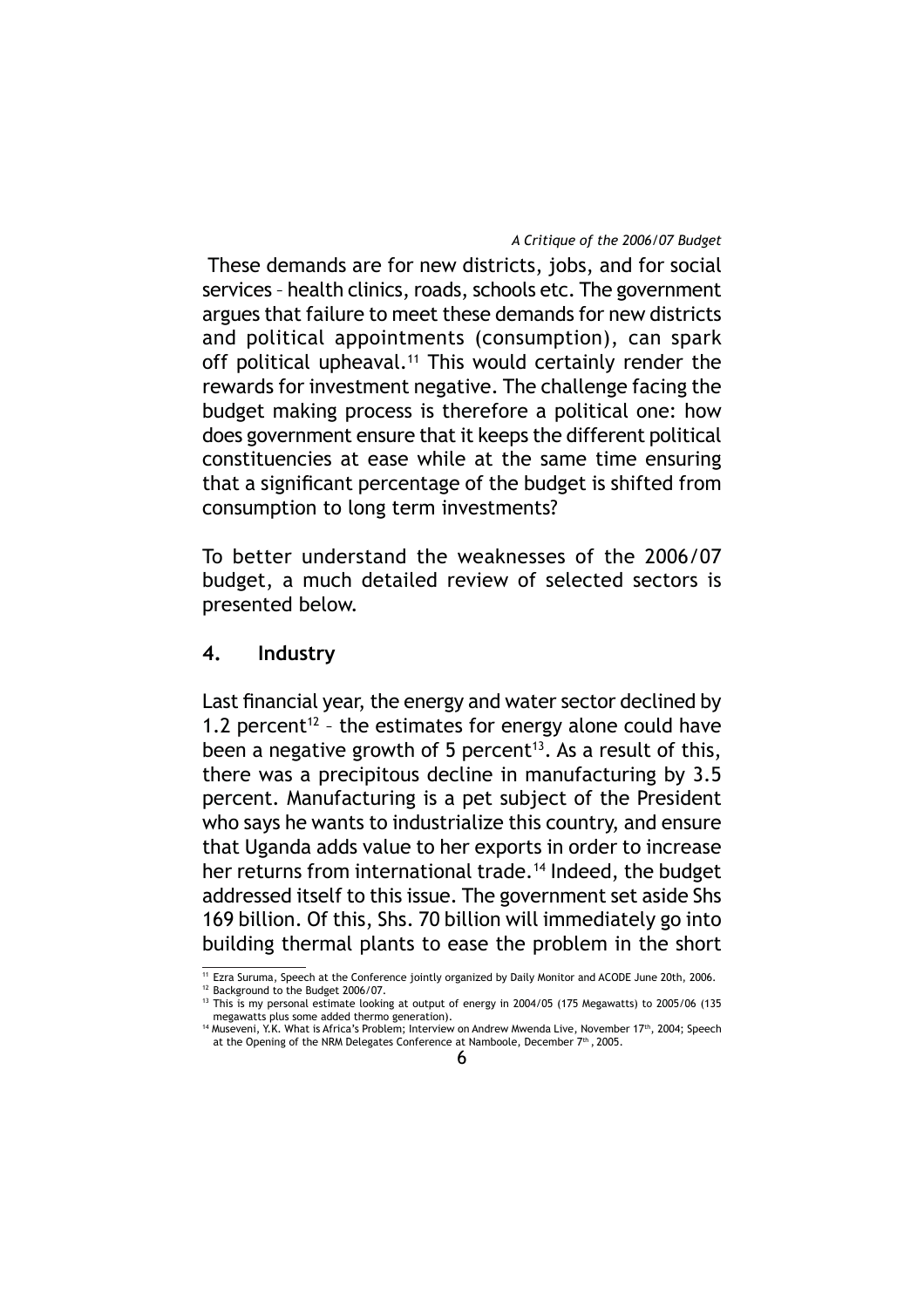term; UShs. 89 billion will go into the construction of new dams – in the medium term.15 Both the Minister of Finance, Planning and Economic Development, Dr. Ezra Suruma, and the President, Mr. Yoweri Museveni said government had gotten serious with energy – the budgetary provisions being evidence of this seriousness.16 According to both the Minister and the President, every year government will be putting up this UShs. 89 billion (US\$ 47m) for the construction of hydro electricity dams.

Although this effort is positive, it certainly is not sufficient to meet the crisis given the existing resources available in the country. Indeed, looking at the current expenditure priorities in the budget, there is a lot that could have been done to boost the manufacturing and energy sectors. The budget making process is said to be participatory in the sense that different stakeholders – private sector, civil society, donors – etc are always invited to budget preparatory meetings. However, both private sector and civil society actors complain that these consultative meetings are organized to fulfill a formal obligation, rather than a genuine search for their input.<sup>17</sup> In real fact, both the private sector and civil society groups feel that their input does not find much space in the actual policy pronouncements. This shortfall is particularly important given that Uganda's economic policy strategy is one of private-sector-led export-driven-growth.18 How can the private sector lead a process where the actual decision making is a preserve of government and international donors?

<sup>&</sup>lt;sup>15</sup> Suruma, E. Budget Speech June 15<sup>th</sup> 2006.

 $16$  New Vision June  $16<sup>th</sup>$ , speech by Museveni, Y.K. after budget speech.

<sup>17</sup> Interview with Abdi Alam, Chairman Uganda Manufacturers' Association, Kampala, July 11th; 2006 Nyamugasira, W., Rowden, R., (2002), Poverty Reduction Strategies and Coherence of Loan Conditions: Do the New World Bank and IMF Loans Support Countries' Poverty Reduction Goals? The Case of Uganda, ActionAid, Uganda.

<sup>18</sup> Ministry of Finance, Planning and Economic Development 2004, Guide to Macroeconomic Management in Uganda, Policy Briefing Paper.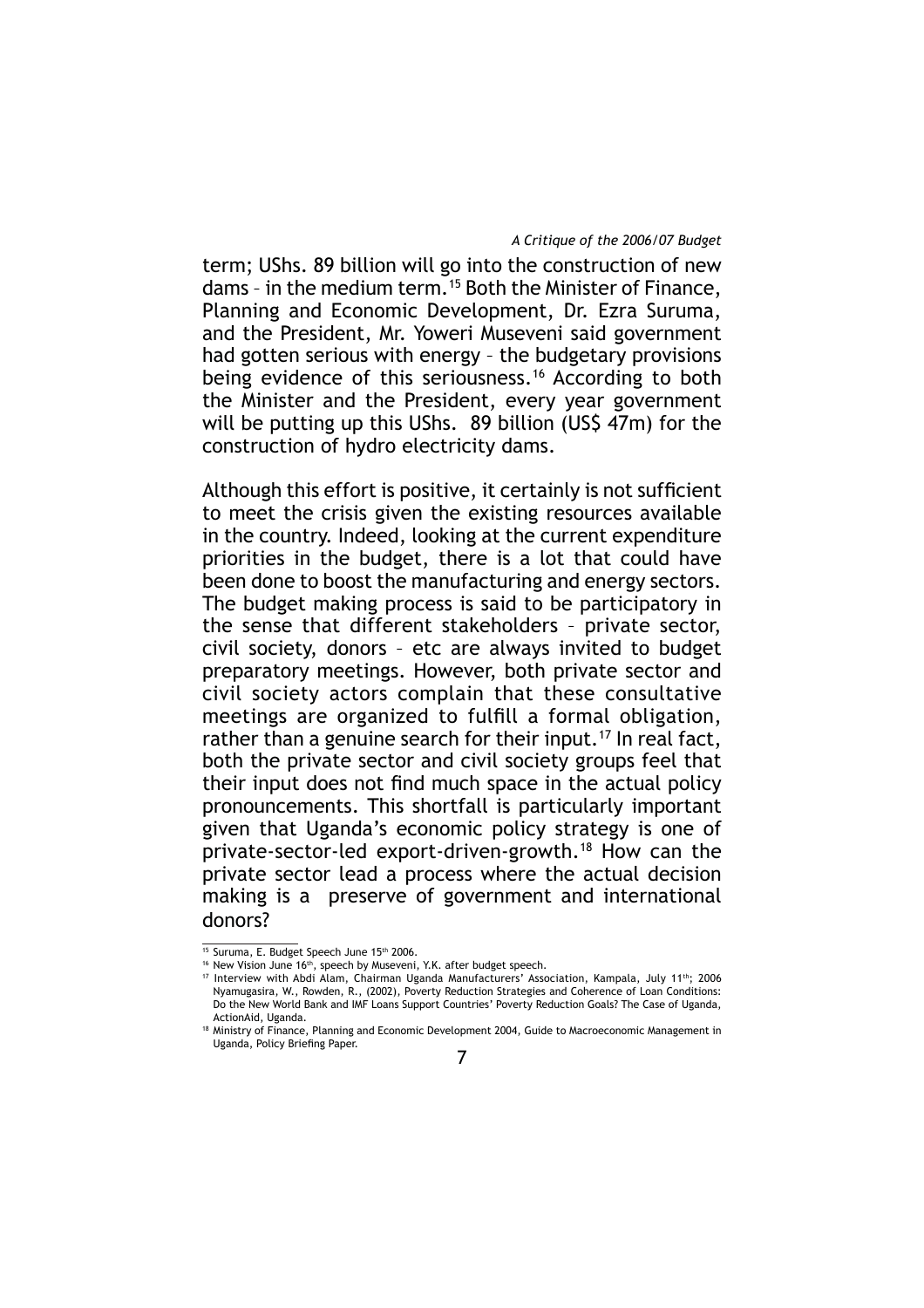# **5. Private Sector Concerns**

According to private sector representatives, the biggest constraints facing the manufacturing sector are energy, inadequate access to affordable long term credit, lack of incentives like tax breaks, limited prime land, poor road and rail infrastructure and inadequate skills of a vocational nature. A budget that seeks to promote manufacturing growth through private sector investment would have first listened to manufacturers, and then drawn a budget reflecting concern for the above mentioned constraints. One way of doing this would have been to make more funds available to support investment in energy, recapitalization of Uganda Development Bank (UDB) to ensure accessible and affordable long term credit, tax breaks to promote investment and plans to support vocational education. Such a commitment would be reflected, not in pronouncements, but in real budget allocation.

The budget makes half hearted commitments to the restructuring and recapitalizing of UDB, a process that has lasted the last five years<sup>19</sup>. The budget also offers limited funds for investment in energy production (US\$ 83m) and offers no tax breaks for the private sector investment in industry – especially manufacturing. For the last eighteen years, the government has promised to invest in vocational education without ever doing it.<sup>20</sup> The same promise is repeated in the budget. However, this should not be seen as a sign that government is blind to the concerns of the private sector. On the contrary, the accent in this article is not on how government has neglected the private sector,

<sup>&</sup>lt;sup>19</sup> Budget Speech.

<sup>&</sup>lt;sup>20</sup> Government White Paper on Education, Budget Speech.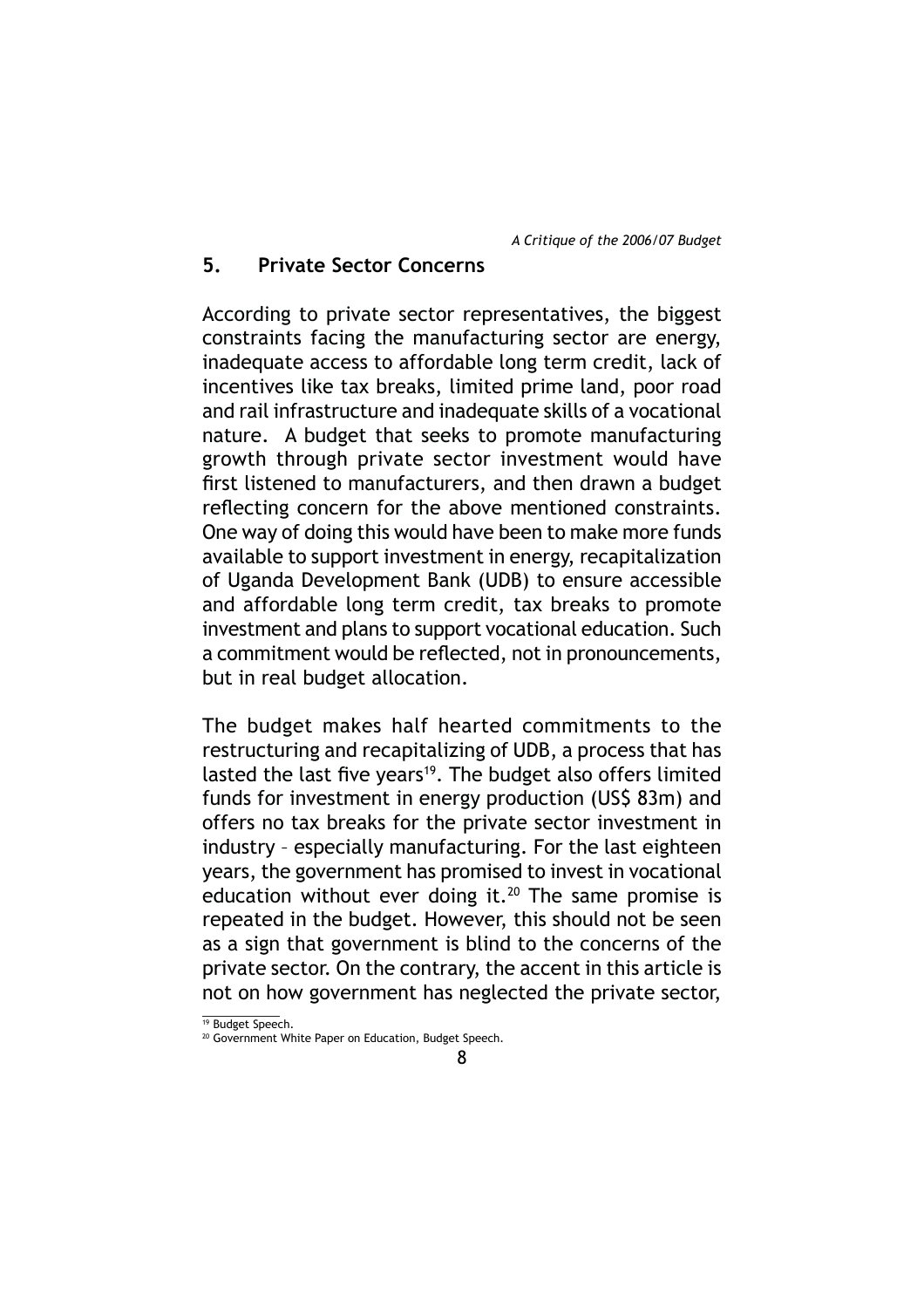but rather how it has engaged it. In fact, many actors in the private sector are senior members of the ruling party, or have lines of contact with state house. This paper by implication shows how the National Resistance Movement's (NRM) political strategy of rewarding loyal private sector supporters undermines possibilities for policies that ensure robust private sector growth.

### **6. The Politics of Managing Private Investment**

From the above discussion, it is clear that the policy and institutional environment in Uganda is harmful to business. NRM's solution is not to change this environment for the collective good of business. Rather, it is to create individual exceptions to it. How? It is difficult to access prime land for the development of hotels and other prime real estate investments and there is no land policy that has been designed to solve this problem. Yet as recent



Dr. Ezra Suruma, Minister of Finance Planning and Economic Development displays the Briefcase for the budget. (cover photo.)

media reports show, private investors often get government prime land for a pittance. There is no policy for granting tax incentives to business, on the contrary there is a law against it. Yet some businesses in Uganda get tax breaks. There are limited institutions from which business can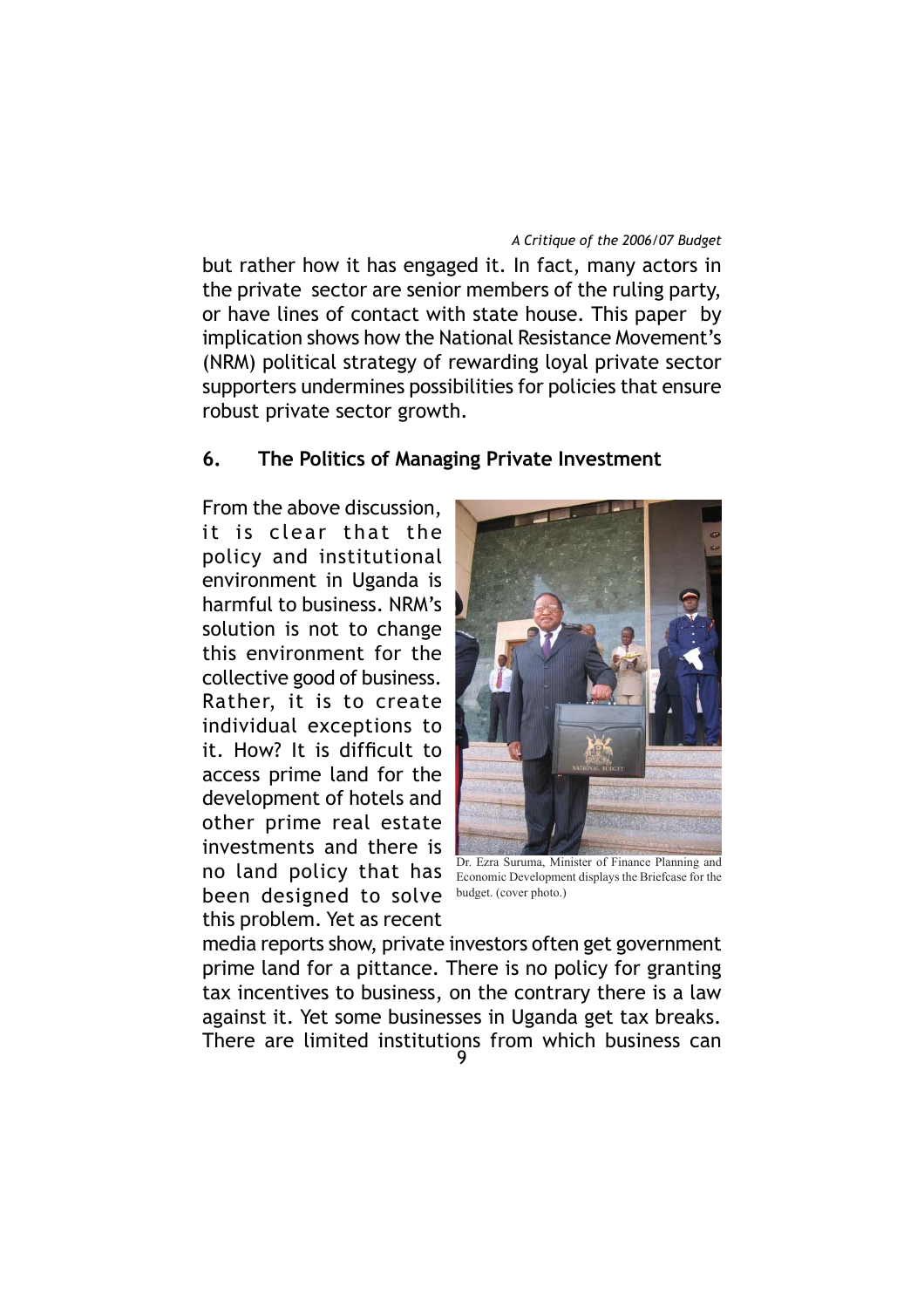access affordable long term credit. Yet many businessmen do get access to long term cheap credit. Poor road and rail networks make transportation very expensive for business, yet some companies enjoy subsidized transport. The question therefore is not the absence of benefits, but how they are distributed.

The NRM's political strategy of winning over business avoids the use of public policies and political institutions to mediate the relationship between government and business. Instead, it relies on creating personalized channels between business and state house. Here, individual investors get incentives to invest only when they have arranged private meetings with the President. In Uganda today, the benefits include free prime land<sup>21</sup>, cash bailouts,  $22$  tax breaks, cheap credit and subsidized transport. In other words, it is through private petitions to the President personally that investors get incentives which the policy and institutional environment does not provide for. The political utility of such a strategy is clear: it is a way of creating a private sector constituency that is grateful and loyal to the ruling party, particularly the President, and therefore most likely to become a source of campaign financing.

# **7. The Costs of NRM's Strategy on Business**

The social costs of this approach are clear: only those companies with access to the President get the right incentives while those that that do not seek the patronage

<sup>&</sup>lt;sup>21</sup> In the case of free prime land, the beneficiaries have been Garden City Shopping Mall, Shoprite Shopping Mall at Lugogo Bypass, Sudir Ruparelia with Kitante Courts, Al Waleed with Shimoni, Aya Hamid with former Ministry of Information headquarters in Nakasero, etc.

<sup>22</sup> Government through the Central Bank paid businessman Basajjabalaba US\$ 10m in 2003 to relieve his loans to Standard Charted Bank and Stanbic Bank.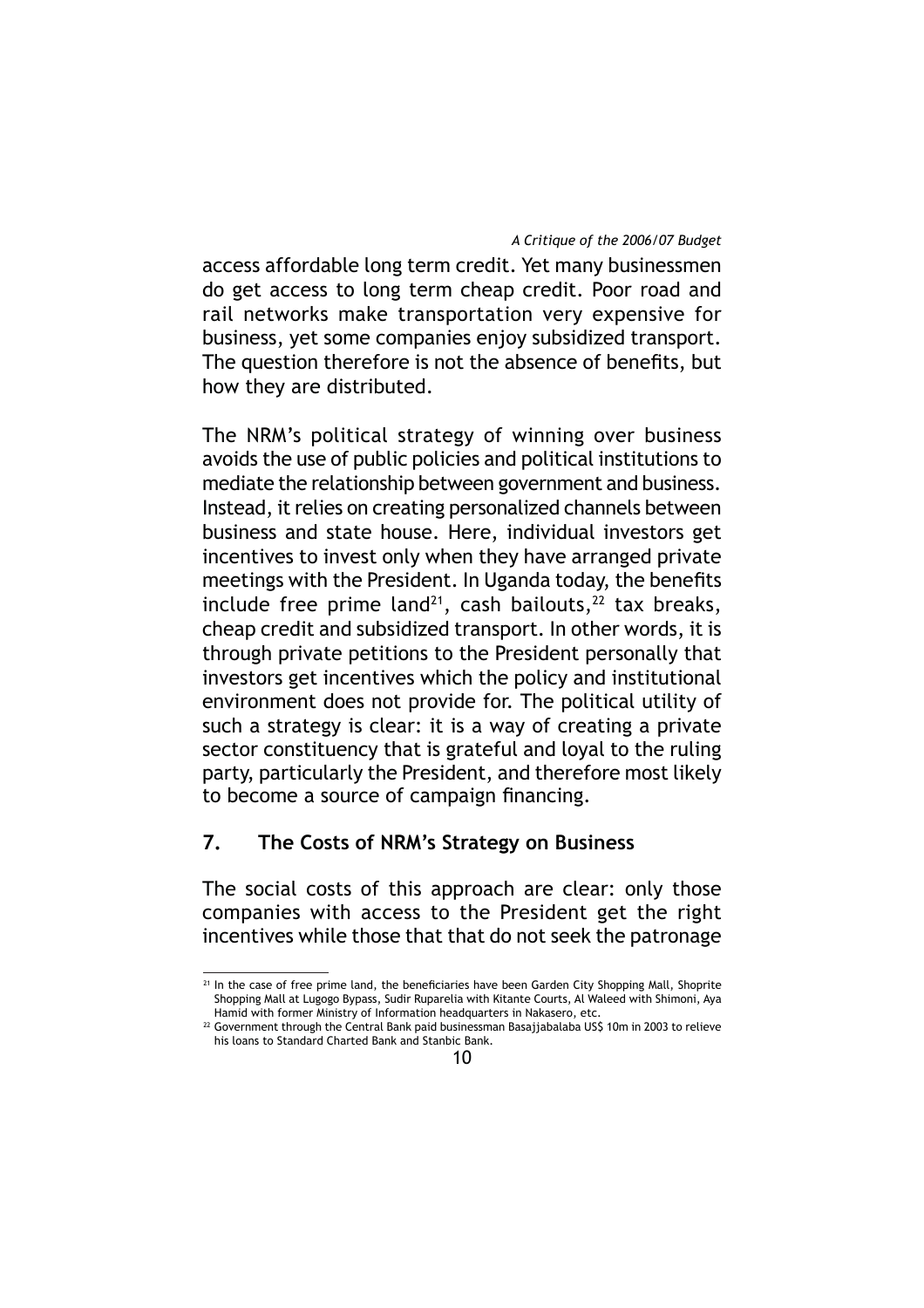of the President and the ruling party pay the price of a bad policy and institutional environment by becoming less competitive. The consequences of this method are obvious: even when well managed, businesses without political association with state house get disadvantaged by less competently managed competitors who have access to cheap long term credit, cash bailouts in the face of indebtedness, free land and tax breaks. The economic costs of this political strategy are to bequeath to the country a state patronage-dependant private sector that cannot compete effectively in international markets – hence a failure to grow through exports. This is likely to leave the private sector vulnerable in case its political godfathers change.

# **8. Agriculture**

According to statistics in the Background to the Budget, agriculture grew by 0.1 percent in 2003/04, 1.5 percent in 2004/05 and at 0.4 percent in 2005/06. Of this, food crop production grew by 1.7 percent in 2003/04, 1.7 percent again in 2004/05 and by 0.9 percent in 2005/06. Cash crops production grew by 0.3 percent in 2003/04, 4.2 percent in 2004/05 and then a steep decline i.e. growth of -7.4 percent in 2005/06.23 Therefore average growth in agricultural output over the last three years has been 0.9 percent broken down as 1.4 percent growth in food crop production and -0.9 percent growth in cash crop output. According to the 2002 Uganda Population and Housing Census report published by the Uganda Bureau of Statistics in March 2005, 88 percent of the people of Uganda live in rural areas. Secondly 73 percent of all

<sup>&</sup>lt;sup>23</sup> Background to the Budget 2006/07.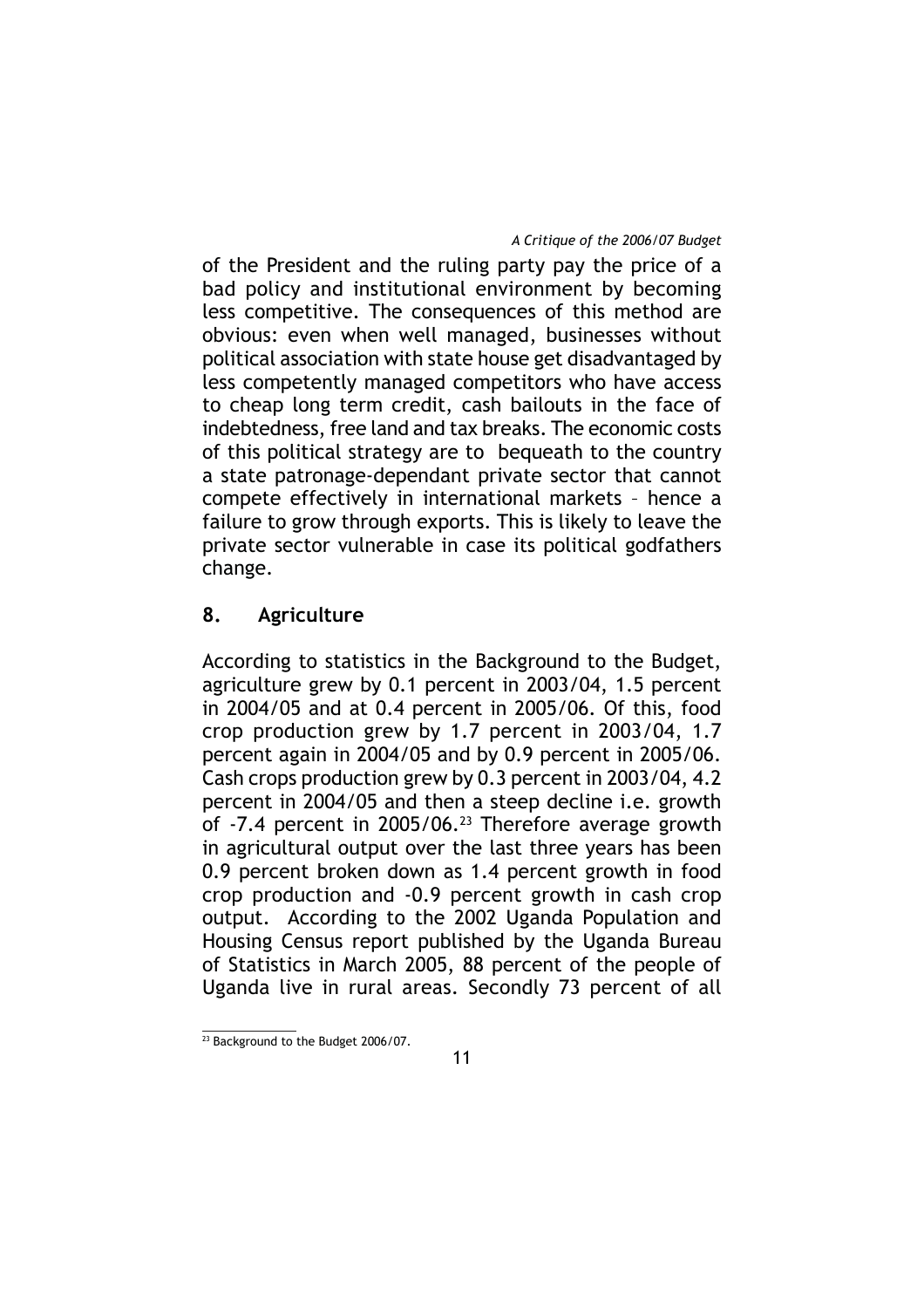Ugandans are employed in agriculture – of these 68 percent are subsistent farmers. Given that the growth rate of our population is 3.2 percent per year, population growth has outstripped agricultural output by a factor of nearly 4:1 (food crop production by a factor of nearly 3:1 and cash crop production a factor of by 6:1 per year over the last three years. Paradoxically, this is happening when the Plan for the Modernization of Agriculture (PMA)and National Agricultural Advisory Services (NAADS) is supposed to be bearing fruit.

The above statistics should warn us of how precarious the livelihoods of rural Ugandans are increasingly becoming. The largest decrease in poverty in Uganda occurred between 1992 and 2000.<sup>24</sup> Between 1992 and 1997, the most important factor driving poverty reduction was the increased price of coffee on the international market, backed by the liberalization of coffee marketing which spurred competition that allowed farmers to get a higher percentage of the international price of their crop.25 The coffee boom, coupled with investor incentives of the mid 1990s spurred high economic growth rates. These encouraged large migration from rural to urban areas for work – leading to increased food prices. Studies show that reduction in poverty between 1997 and 2000 was driven by increased demand for food in urban areas.<sup>26</sup>

This evidence is instructive: to reduce poverty requires increasing incomes of farmers. This can be achieved by either increasing farm gate prices of crops, or by

<sup>&</sup>lt;sup>24</sup> Mwenda, Andrew M. 2006, Sustaining Growth and Achieving Deep Reductions in Poverty; How Uganda Recovered After Conflict in Liebenthal, Bob and White, Luise, Attacking Africa's Poverty; Experience from the Ground, World Bank, Washington DC.

 $25$  ibid.  $26$  ibid.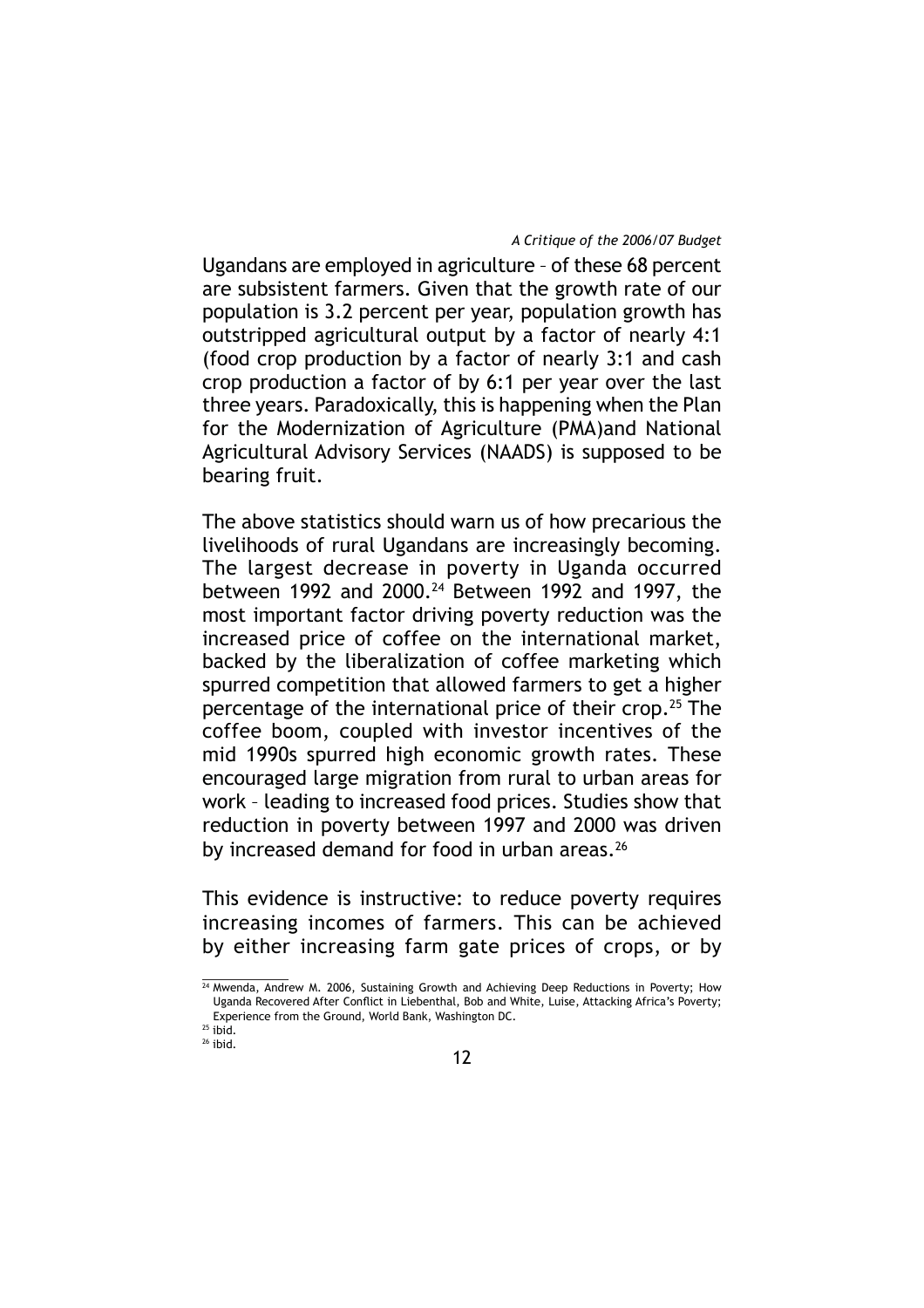increasing agricultural productivity – of both land and labor. Government interventions in the market to distort crop prices have always proved costly. Africa, particularly Uganda's history is replete with the tragedy of such interventions. The best strategy therefore is public policies and institutions that increase agricultural productivity. For example, one acre of land in Uganda produces 800 kilograms of maize per year. One acre of land in the Netherlands produces 13,000 kilograms of maize per year. The challenge to Uganda is how to double, then triple and quadruple out put per worker, and per unit of land. With both food and cash crop production in decline, and highly out paced by population growth, it should be obvious that poverty numbers should be getting worse.

# **9. What does the Budget Promise?**

It would be wrong to think that the NRM government is blind to this growing crisis in rural Uganda. On the contrary, the political leadership is aware of it. Like our argument over business above, the question is not one of inaction, but the form of action to deal with the crisis. Therefore, how does the budget address itself to this agrarian crisis? The answer lies in understanding how NRM seeks to win rural constituencies. NRM has cultivated its rural political base through welfare programs like Universal Primary Education (UPE) and basic health care. It has buttressed this with "administrative engineering" by multiplying administrative units and decentralizing 40 percent of the national budget to them. Administrative units – districts, sub - counties and parishes – create jobs for elites in rural areas directly in the political and administrative bureaucracy, and indirectly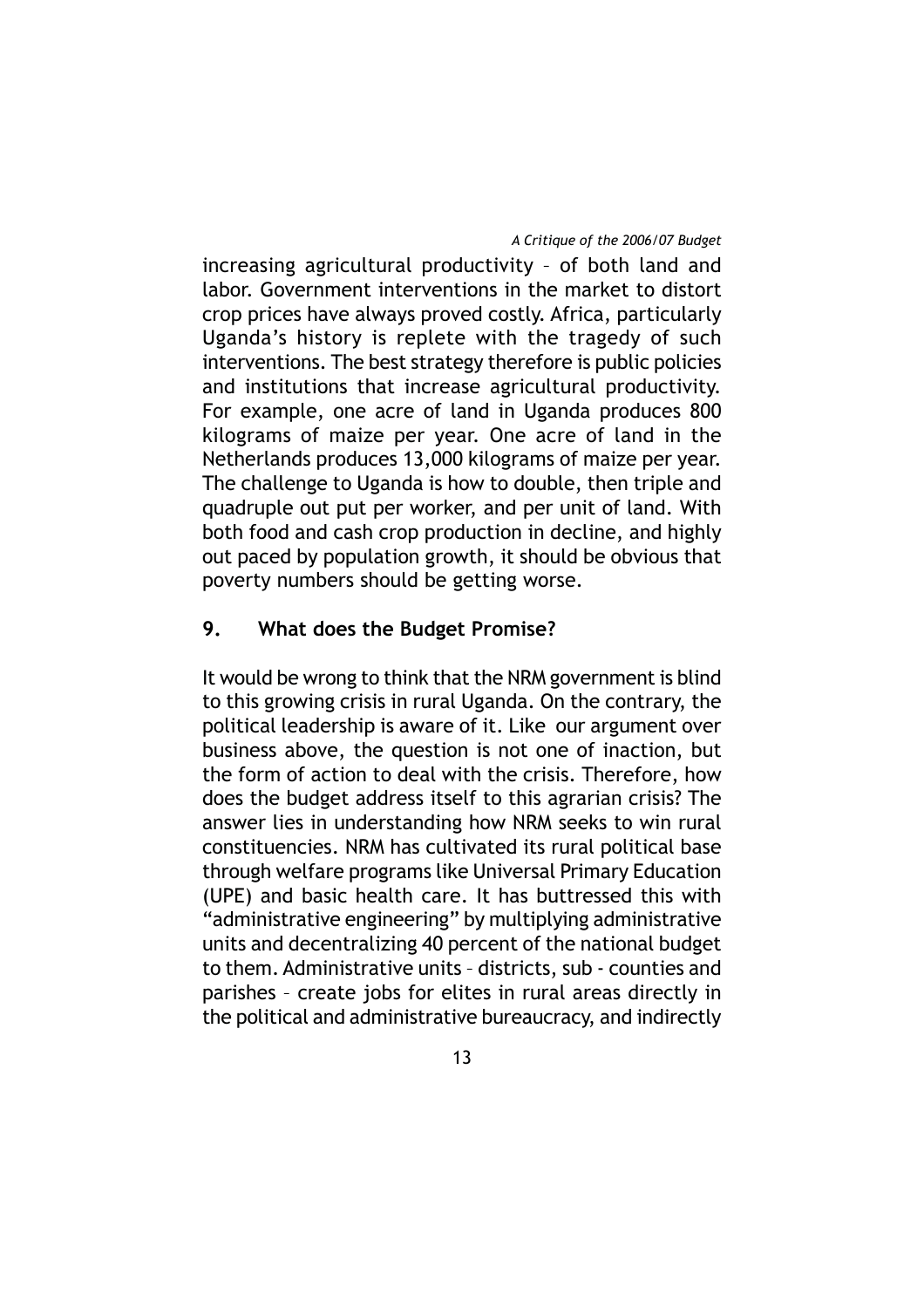through contracts to maintain roads, build schools and dispensaries or renovate old ones.

These costs are mainly funded by foreign aid, a factor that should tell us how aid acts as a political resource to lubricate NRM's rural political networks. True there have been pronouncements to intervene in agriculture to improve incentives for farmers. For example, the Minister said in the budget speech that government has covered 344 sub-counties in 37 districts in providing advisory services to farmers Godber Tumushabe; Executive Director-ACODE in rural areas. Although this during the advocacy week. He advocated for figure is low given that the in order to achieve sustainable development.



prudent utilization of the nation's scarce resources

country has over 1000 sub - counties in 83 districts, it is still something to show that government has a policy response. Furthermore, the budget promises to place emphasis on "control of livestock vector and disease outbreaks." Further, the government reported to have carried out "extensive vaccination of animals and controlled plant pests." However, this was only done in the districts of Mukono, Mbale, Soroti and Iganga.<sup>27</sup>

<sup>27</sup> Suruma, Ezra, Budget Speech page 26.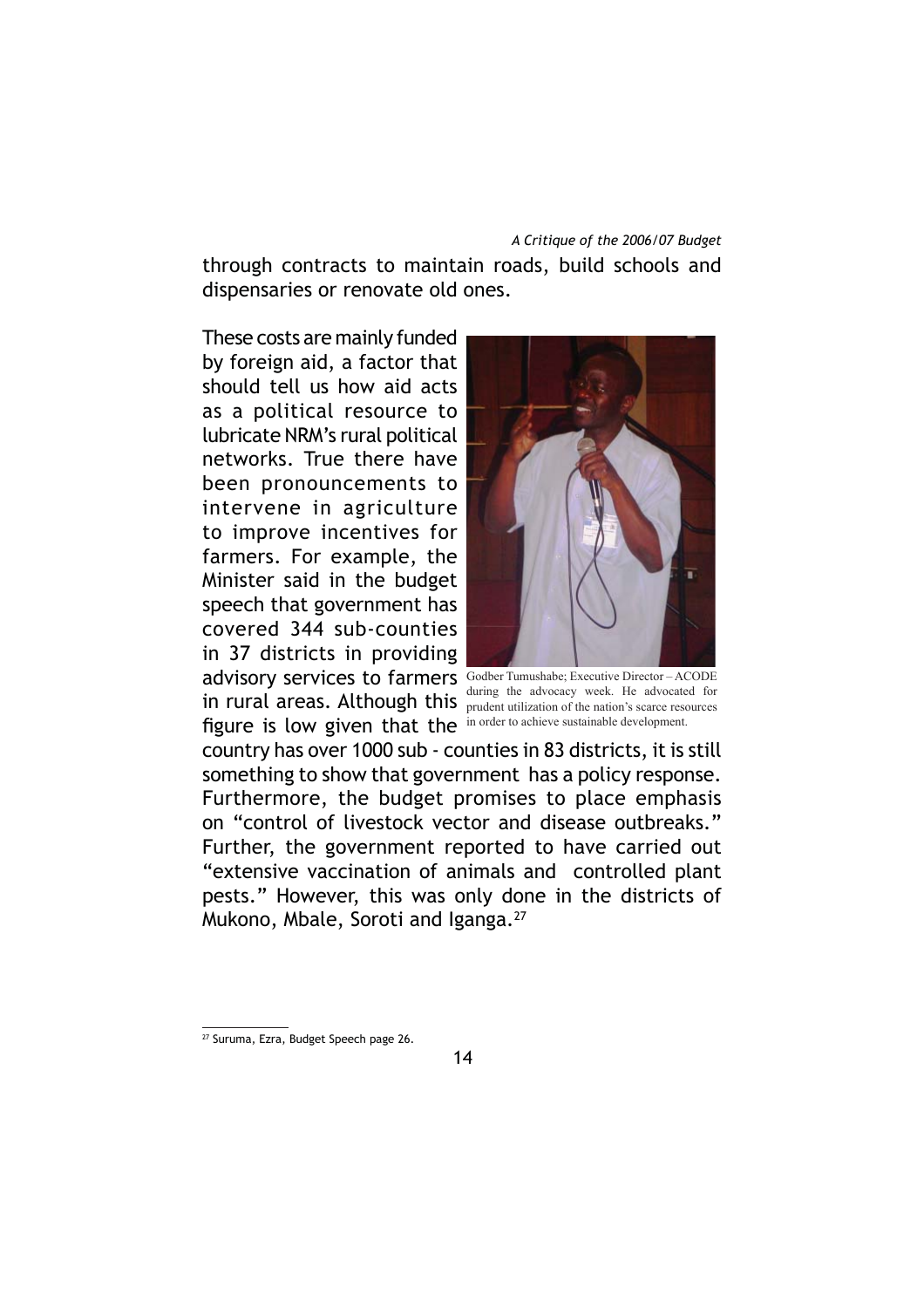More critically, given the extensive way in which bananas and coffee have been destroyed by the wilt across the country, and given the precipitous decline in output as already noted above, one should wonder why the Minister of Finance, Planning and Economic Development found it more appropriate to allocate a recurrent budget of UShs. 36 billion to state house (the residence of the president housing less than one hundred people) and only UShs. 9.4 billion<sup>28</sup> to the recurrent budget of the Ministry of Agriculture, a sector that employs 73 percent of the population.<sup>29</sup> The budget provides that government will make an effort to "empower the sub-county and its structures" to carry out a developmental role. This strategy, to be implemented by "deliberately engaging households in gainful production" will be done by "re-orienting sub-county chiefs to undertake community mobilization." Sub-county chiefs are supposed to be "change agents showing households what commodities to produce."

Many studies show that this patronizing approach to peasants has always failed across time and space.30 The Sub-county chiefs will also coordinate Savings and Credit Co-operatives. However, Government should not intervene in agriculture to direct farmers on what to produce. That choice needs to be left to the market. The assumption

<sup>&</sup>lt;sup>28</sup> Draft Estimates of Revenue and Expenditure for the Financial Year 2006/07 (un published).

<sup>&</sup>lt;sup>29</sup> Uganda National Population and Housing Census - 2002, Uganda Bureau of Statistics, March 2005. 30 Scott, James (1975), The Moral Economy of the Peasant ; Rebellion and Subsistance in Southeast Asia, Yale University Press, New Haven; Scott, James (1998), Seeing Like a State; How Certain Schemes to Improve the Human Condition Have Failed, Yale University Press, New Haven, Scott, James (1985) Weapons of the Weak; Everyday forms of Peasant Resistance, Yale University Press, New Haven; Bates, Robert (1981), States and Markets in Tropical Africa; The Political Basis of Agricultural Policies, University of Califonia Press, Berkeley; Bates, Robert (1989), Beyond the Miracle of the Market; The Political Economy of Agrarian Development in Kenya, Cambridge University Press, New York; Hyden, Goran (1983), No Shortcuts to Progress, African Development Management in Perspective, Heinemann, Nairobi.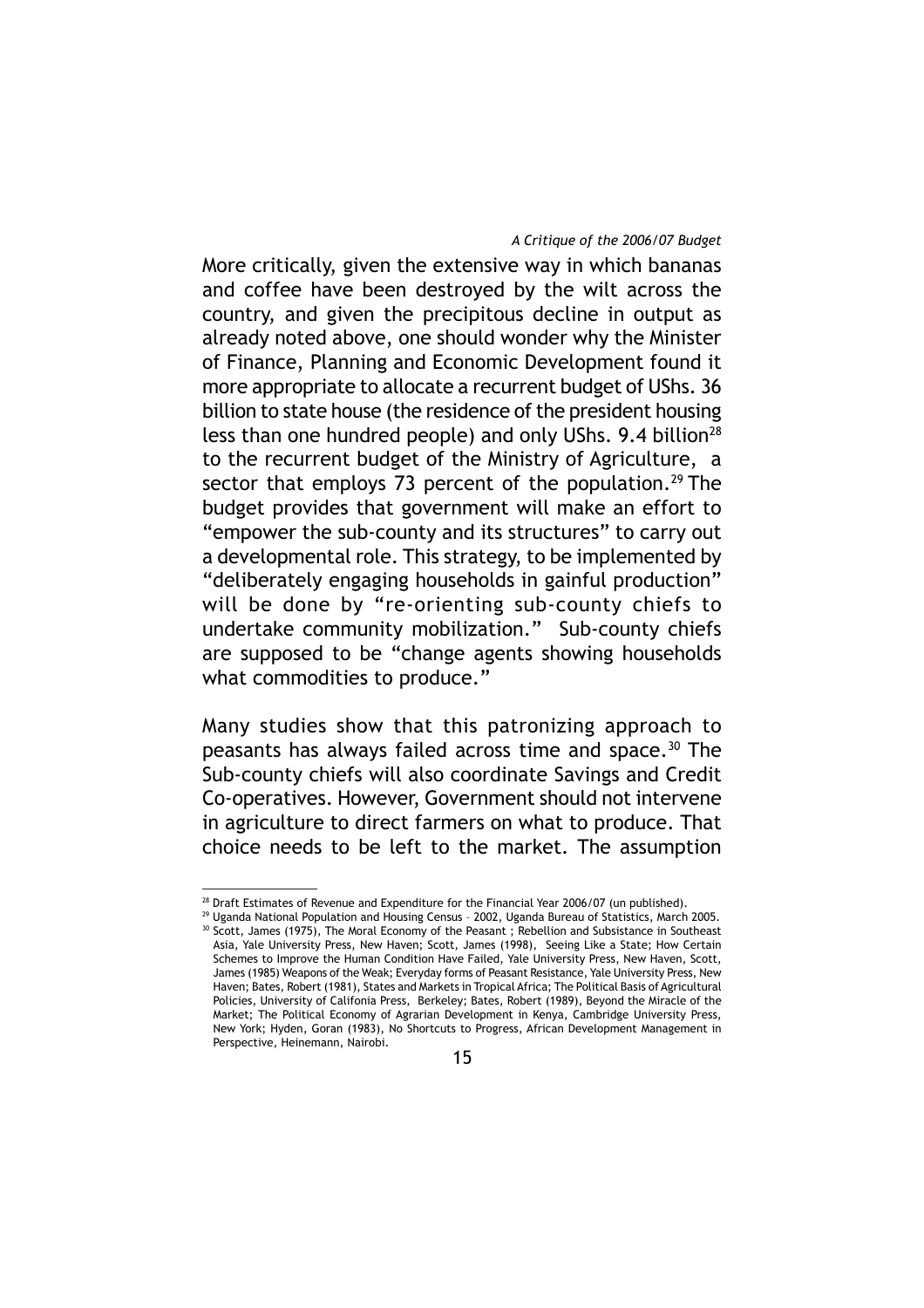that sub - county chiefs know better which crops fetch better prices is wrong. Peasants, given the right incentives will respond to market dynamics by producing those crops that the market wants. A more optimal approach is one that identifies, through consultations with farmers, the constraints to production and increasing productivity.

# **10. NRM'S Strategy of Cultivating Rural Constituencies**

However, as the crisis in agriculture deepens, NRM is increasingly looking for ways to stem the tide. The NRM's response is not so much with policies and institutional frameworks that increase returns to agriculture but with more welfare benefits, tax relief and credit. As shown above the institutional and policy interventions to increase agricultural productivity are inadequate. However, the scheme to provide welfare, tax relief and administrative and political jobs seem comprehensive. For example, during the 2001 elections, the NRM government responded by reducing the burden of graduated tax from UShs .10,000 to UShs.3,000. During the last election campaigns, it abolished graduated tax all together and market dues, promised free post primary education, and more focus on micro credit.

Taking away the burden of health and education costs plus taxation may reduce the pressures of expenditure on the poor but does not increase their incomes especially in the context of declining agricultural output and productivity. Also, extending ever more expensive micro credit to farmers (average interest rates are 36 percent per year),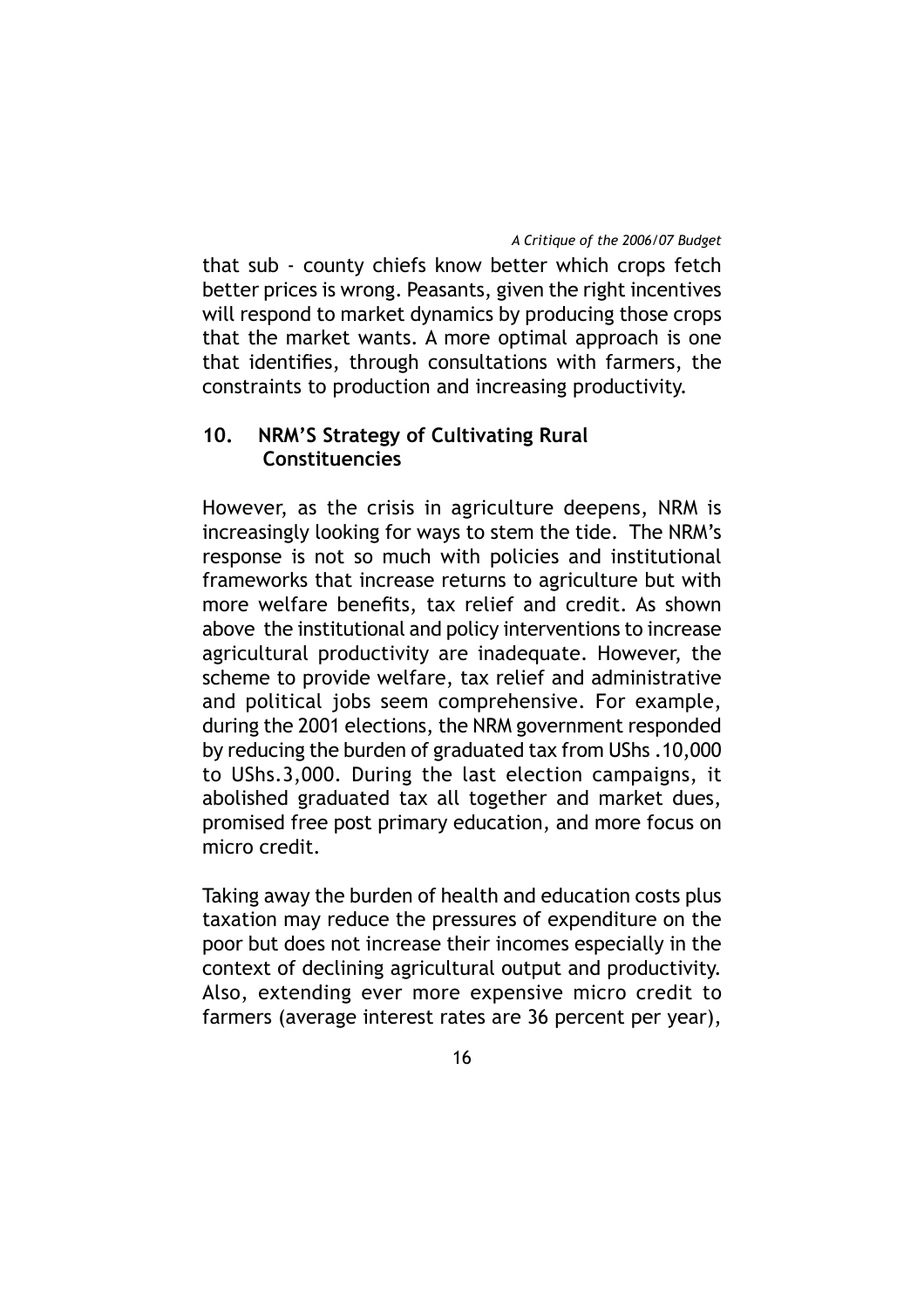without concomitant policies and institutions that increase returns to agriculture cannot be a solution to rural poverty. On the contrary, it is likely to compound the agrarian crisis as more peasants will get heavily indebted and loose their only asset – land, to micro credit institutions.

Indeed, to demonstrate the political utility of micro credit, the President's own brother has been placed in charge of the project. Like 'Entandikwa' before it, micro finance is actually political finance, and is therefore not aimed at mobilizing savings for investment, but creating political patronage for NRM's consumption. Missing in the budget were clear policies that favor increasing returns to agriculture. Long term growth in agriculture will form technological change. This calls for polices that increase output per worker and output per unit of land (productivity). Uganda needs new technologies – the use of irrigation, fertilizers, high yielding and fast maturing seed varieties, soil conservation programs, more extension services, pest control, use of tractors, combiner harvesters, animal feed, etc. In other words, more money should be going to create institutions in rural areas that handle agriculture, and inject more resources into the creation and provision of agricultural incentives.

Our analysis is that neither long tem agricultural growth as a precursor for technological change nor a budget that addresses Uganda's agranari crisis are a focus of the sitting government. Rather it is welfare and political jobs arising out of the " administrative engineering"referred to above. These strategies serve NRM's short term political interest of survival, but they destroy part of the economic foundation of its political sustainability in the long term - a vibrant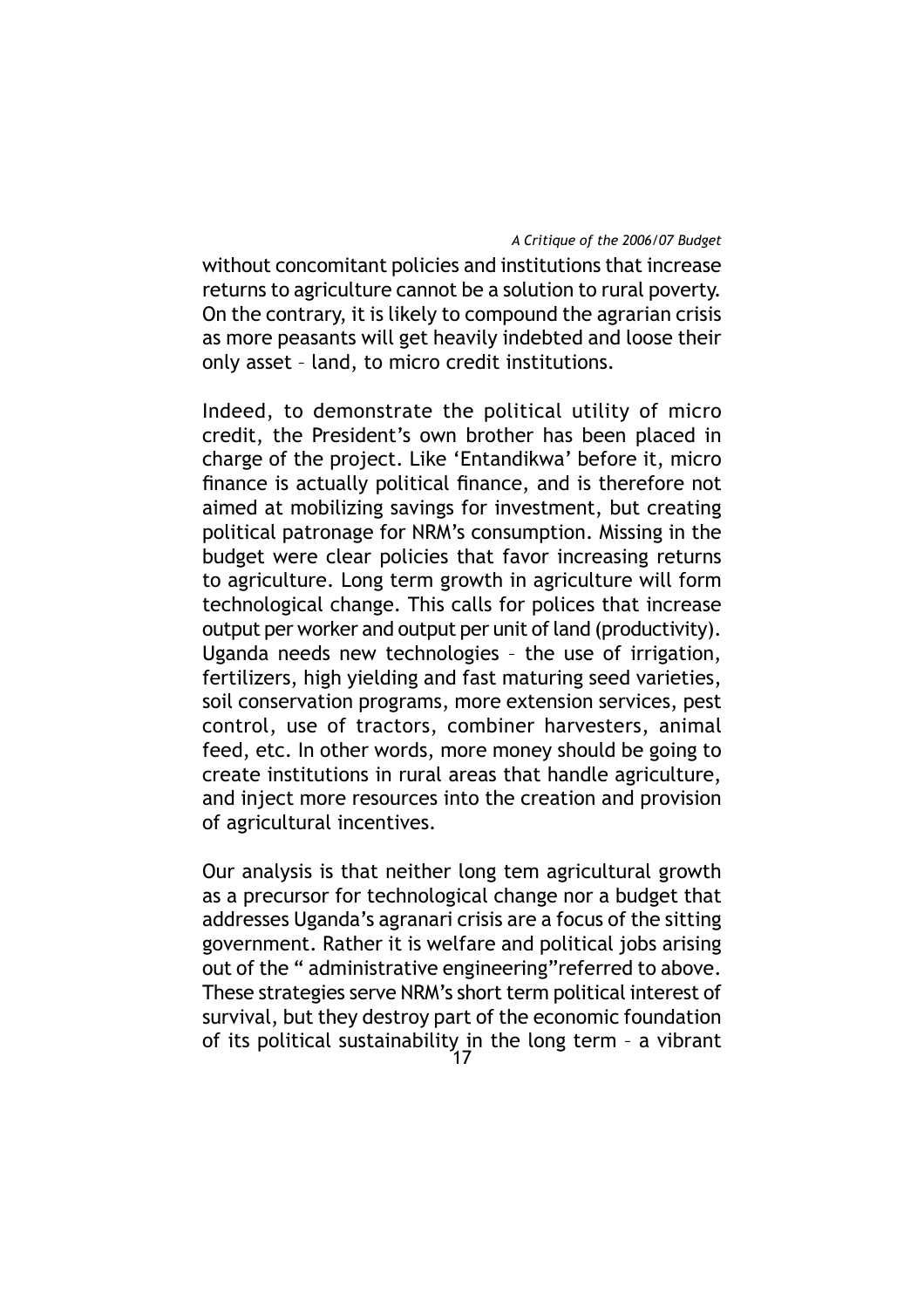rural economy. I have already noted that another economic foundation of NRM's rural strategy is aid. However, as the political authority in Uganda and international donors continue to squabble, it is likely that foreign aid may decline. If this happens, it will not only expose a huge hole in NRM's strategy, but also may have disastrous political consequences for Uganda. Uganda is therefore experiencing agricultural decline, and the budget is unable to stem the tide because NRM's strategy of political consolidation has privileged state employment and welfare provision in rural areas over investment in increasing agricultural productivity when cultivating its rural political base.

# **11. The Political Costs**

To understand how the politics of the ruling party has shaped the budget, we need to look at the promises made in the run-up to amending the constitution to remove term limits on the presidency, and during the last election campaigns. To amend the constitution and remove term limits, parliament created about 25 new districts, and almost doubled its wages. As it were, the President was too weak, and grateful to stop parliament from allocating itself more pay. During the last Presidential election campaigns, the President abolished most of the taxes that form a revenue base for local governments – graduated tax and market dues.

The new districts increase the cost of government consumption as they create innumerable jobs at both the level of local government level – for local councilors, a bureaucracy and a district executive committee; and at the central government – resident district commissioners,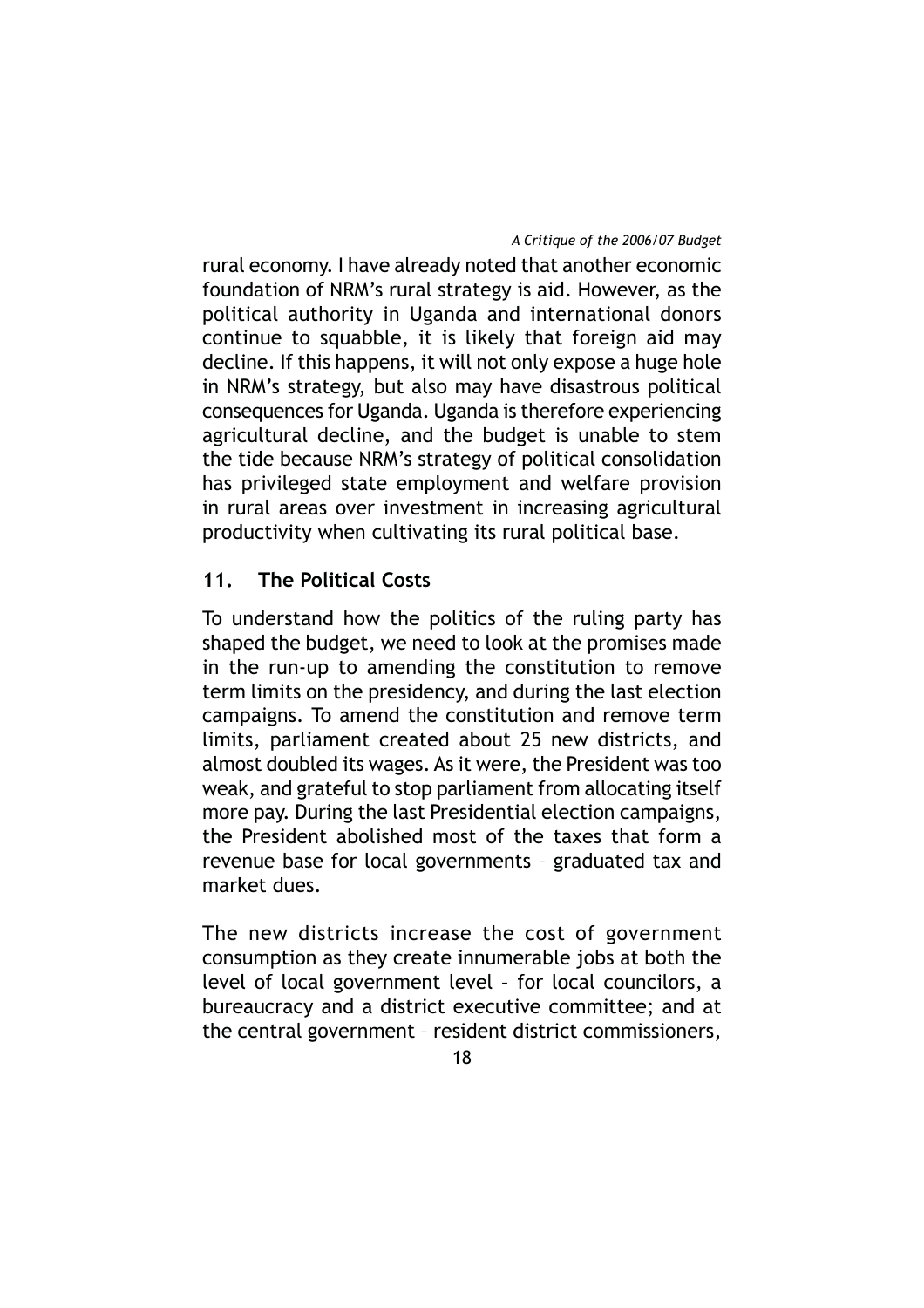district security, veterinary, forestry, medical, education officers, a district engineer etc. During the election campaigns the President also promised free post primary education. The government has said that the new districts were created to take services closer to the people, and also to avoid political disharmony resulting from some groups feeling neglected. $31$  It is common sense that given a limited resource pool, creation of new administrative units diverts scarce resources from service delivery to administrative costs.

Secondly, it is obvious that the demand for districts is driven by the availability of large sums of money to districts through the decentralization of the budget. The new districts thus create opportunities for local elites to access jobs and contracts in the local governments. The driving motive behind new districts therefore is not so much taking service closer to the people, or the threat of political upheaval, but winning support of the rural elites for the President and the ruling party. This means that the current government has placed its political survival above economic investment. This strategy achieves its short term goal of survival, but only at the price of undermining the capacity of the regime to reproduce itself in the long term. Indeed, the government is cushioned against the risk of facing the consequences of its folly by large in-flows of foreign aid.

How does this strategy of buying off elite constituencies help NRM's strategy of penetrating rural areas? First, politicians possess independent political objectives separate from

<sup>&</sup>lt;sup>31</sup> Presentation by Dr. Ezra Suruma at the National Debate organized by Daily Monitor and ACODE on June 21st, 2006.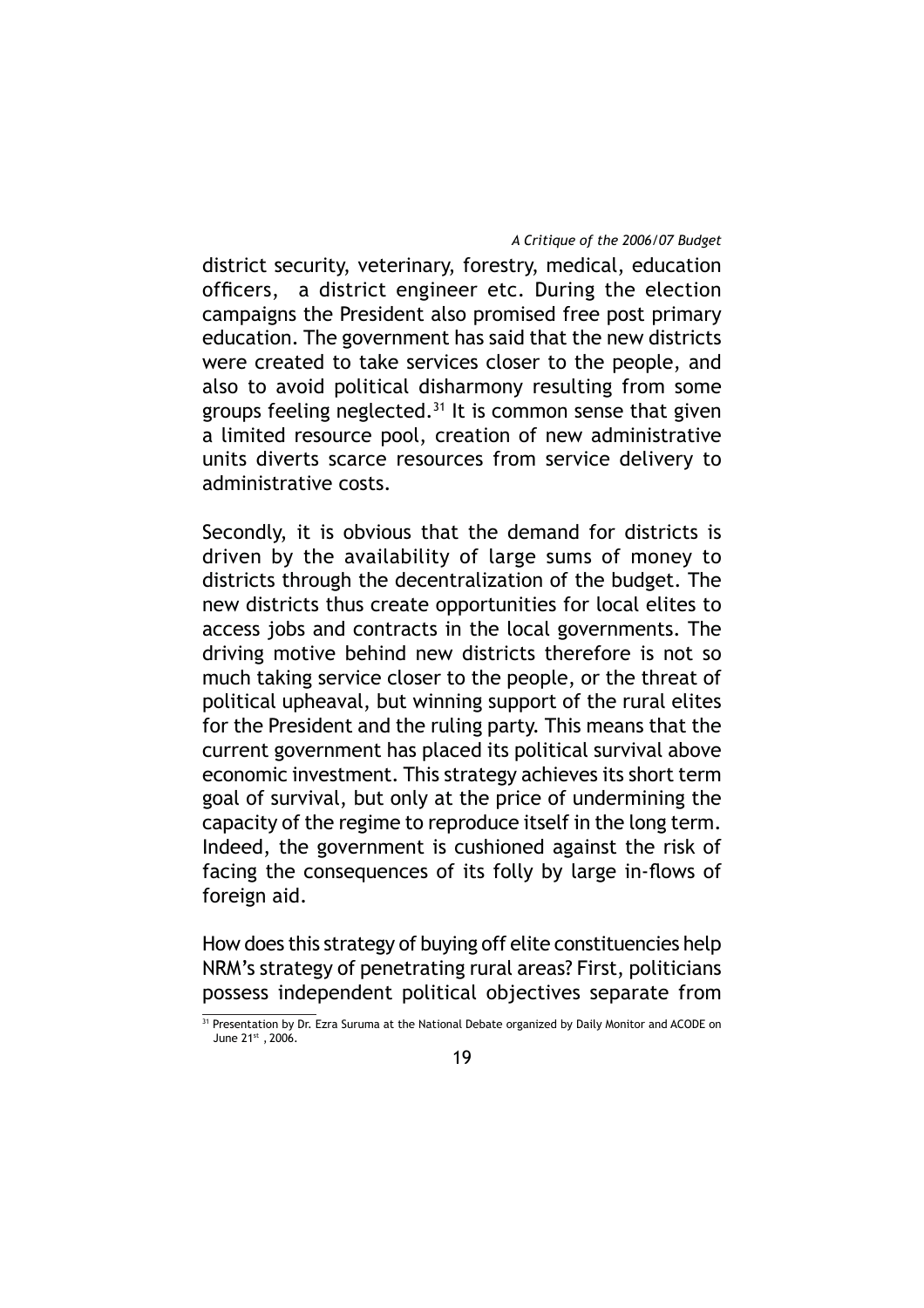those of their constituents. Secondly, experience across time and space shows that the source of rural political organization and leadership is actually the elite and large scale farmers in rural areas. $32$  In integrating rural elites in administrative jobs in local government, the NRM has cut the head of rural political organization and leadership from the rest of the body, thus crippling the ability of the peasantry to organize around their shared interests. This strategy has actually diverted many rural elites who were large scale farmers and therefore depended on agriculture for a livelihood into seeking it from political administration. This way, NRM has changed the structure of incentives in rural Uganda whereby most earnings now come from working as a state official rather than being a farmer. The fiscal policy of any sitting government should not be engineered for short - term gain, but should instead be directed at strengthening economic capacity and the resources of the state over the long haul.

# **12. An Alternative Budget Strategy**

Given the above mentioned problems in industry (manufacturing and energy) and in agriculture (in both food and cash crops), what kind of budget should Ugandans have listened to? Now we need to look at the budget allocations broadly, focus on the security and political needs of the ruling authority, and then try to examine whether resources could have been better deployed to resolve the problems in the country without undermining the

 $32$  Bates, Robert (1981), States and Markets in Tropical Africa; Scott, James (1975) The Moral Economy of the Peasant; Moore, Barrington (1968) Social Origins of Dictatorship and Democracy; Erick Wolfe (1968) Peasant Revolutions of the Twentieth Century.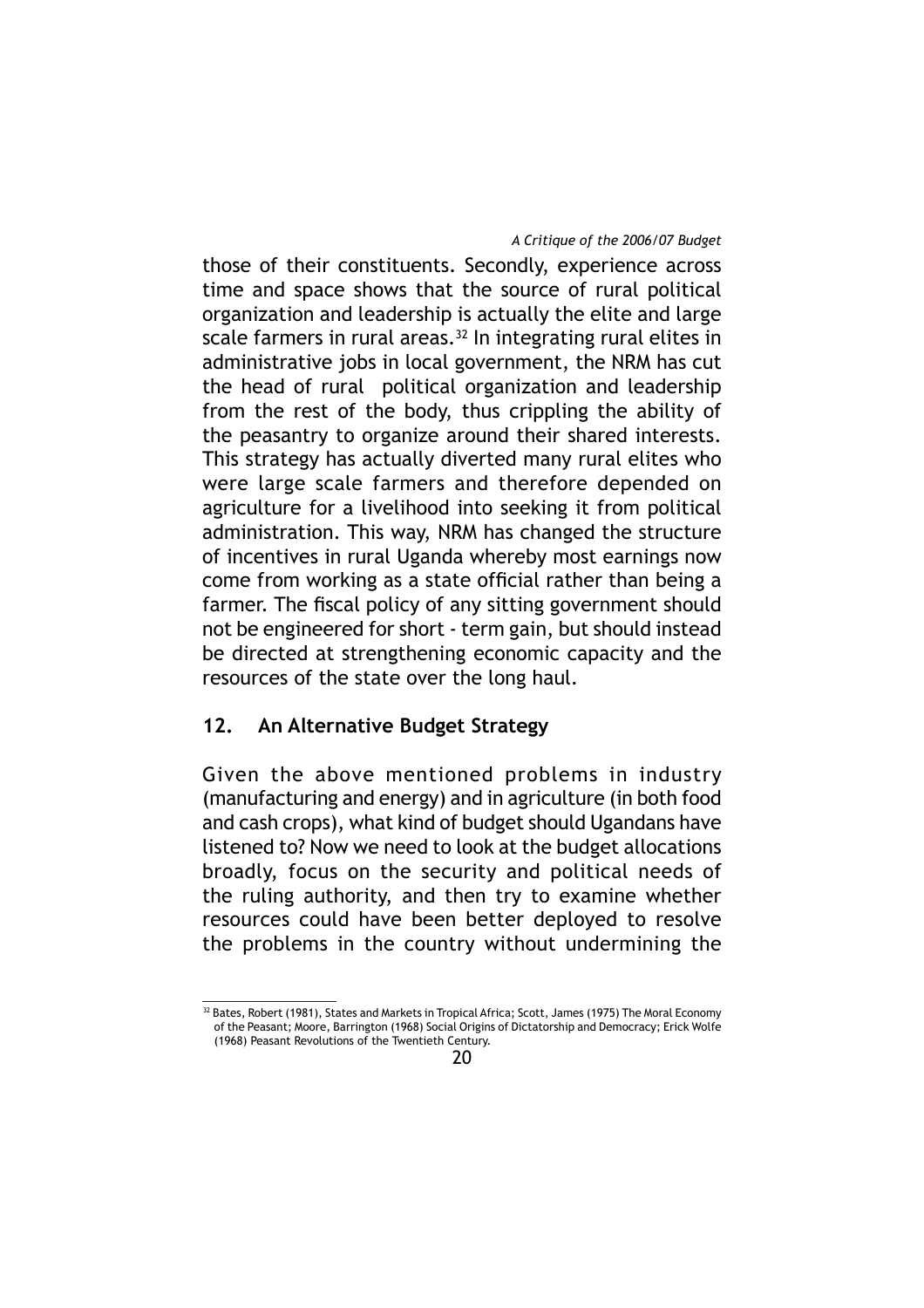political authority of the ruling party.This is added for the obvious reason that no government would seek to work itself out of power. A budget is therefore the economic expression of the political needs of the this strategy. This paper



ruling  $authority$ .  $NRM's$  A cross section of participants who attended the advocacy political survival is an with the Capacity Building Programme of the European **important component of** Union and ACODE to disseminate findings of the study  $\frac{1}{2}$ week 20th – 23rd November,2006 organized in conjunction on Public Administration Expenditure in Uganda.

in one way therefore seeks to show how NRM can do so much economic good that would actually be critical for its political objective of survival.

# **13. Financing the Alternative Budget**

13.1. In the last two years, there has been a significant decrease in both the intensity and the threats of war in the northern region. Keeping on course the democratisation process, observation of the rule of law and adoption of peacefull resolution of conflicts have the net effect of creating a stable nation hence reduction on defense expenditure. Consequentely, one way of saving money is to reduce the defense and security budgets. Zero tolorance to corruption has also tremendous impact on defense spending. In 1992, the Army, under the command of Brig. David Tinyefuza brought the insurgency in northern Uganda almost to an end. At the time, the defense budget in Uganda was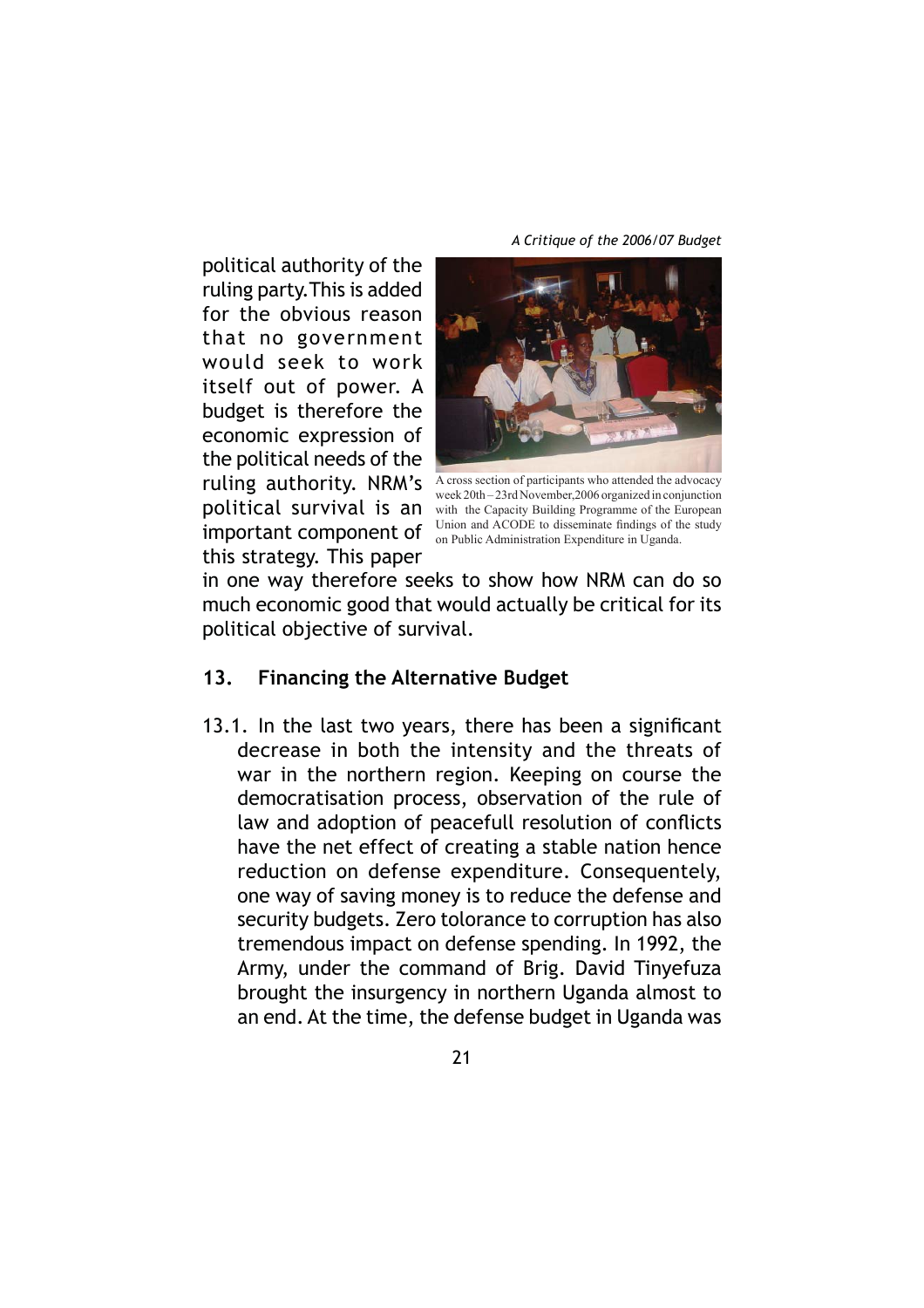USS 42m.<sup>33</sup> Today, that budget is US\$ 200m.<sup>34</sup> We already have evidence therefore that US\$ 42m is sufficient for our defense needs especially when we keep a light infantry force.

 The government argues that the current high expenditure on the army came not only as a result of a growing budget, but also because of the change in the nature of the security threats – from rebels to governments especially when the government of the Sudan became indirectly, and sometimes directly involved in war with Uganda. This called for investment in expensive weaponry like tanks, planes and amour.<sup>35</sup> However, the recent peace deal between the Sudan and SPLA should be a cause to calm our nerves and begin to re-direct resources back to economic investment. According to the Gen. Tinyefuza report on ghost soldiers in the  $army<sup>36</sup>$ , and given the research on military corruption in the UPDF, $37$  it is possible for government to reduce the defense budget from US\$ 200m to US\$ 70m within four years.

13.2. In a May 2002 presentation, the Permanent Secretary in the Ministry of Finance, Planning and Economic Development ( MFPED), also Secretary to the Treasury, Chris Kasami, warned that one major reason for the increase in the cost of public administration was the increase in the number of districts from 39 in 1995 to

<sup>&</sup>lt;sup>33</sup> Approved Estimates of Revenue and Expenditure for the Financial Year 1992/93.

<sup>&</sup>lt;sup>34</sup> Approved Estimates of Revenue and Expenditure for the Financial Year 2004/05.

<sup>&</sup>lt;sup>35</sup> Interview with President Museveni on Andrew Mwenda Live on KFM on November 17, 2004.

<sup>&</sup>lt;sup>36</sup> Report of the Army High Command Committee into Allegations of Ghost Soldiers, October 2003.

<sup>37</sup> Tangri, Roger and Mwenda, Andrew: "*Military Corruption and Ugandan Politics since the late 1990s."*  in the Review of African Political Economy No. 98, 2003.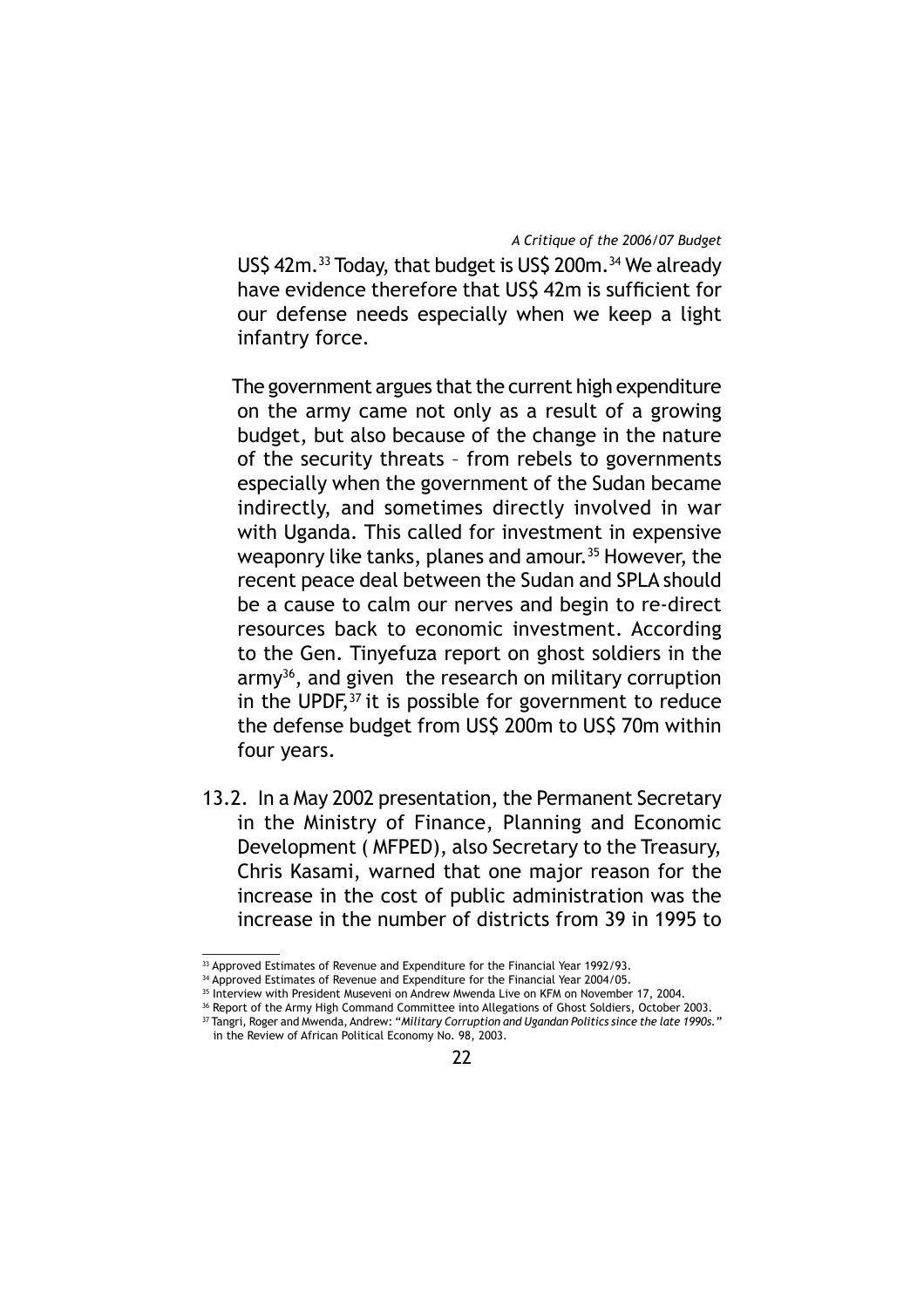56, adding that creation of new positions of Deputy (48) and Assistant (38) Resident District Commissioner (RDC) made matters worse. $38$  The average cost of unconditional grants to districts and municipalities is UShs. 1 billion<sup>39</sup>. Unconditional grants consist of monies that mainly pay wages for political and bureaucratic employees of the district. In this financial year alone, 25 new districts will come into force, adding an additional UShs. 25 billion per year on the budget. Government could announce that given the crisis in energy and agriculture, it will delay the introduction of these districts for another 4 years, and thereby save UShs. 100 billion over that period. These districts can be finally opened in 2010, in time for NRM to use their opening to win political support in the 2011 elections, this time with an added advantage of better investment in agriculture and energy. There would be more money saved by the central government on 25 new RDCs, their deputies and assistants, 25 new District Internal Security Officers (DISOs), 25 new Women Member of Parliament ( MPs) (each MP costs Shs 108m per year, hence UShs. 2.7 billion saved per year for four years).

13.3. Delay the introduction of Universal Secondary Education (USE) for four years. According to the 2006/07 budget, USE begins in January 2007. UShs.30 billion has been allocated for the first half of the year, meaning that the cost per year is UShs. 60 billion. The Ministry of Education and Sports estimates that

<sup>38</sup> MFPED: Public Expenditure Review 2002; Budgetary Aspects of Public Administration, Speech presented by PS/ST, Chris Kasami on May 21, 2002.

<sup>39</sup> MFPED, Medium Term Expenditure Framework FY 2005/06 - 2008/09.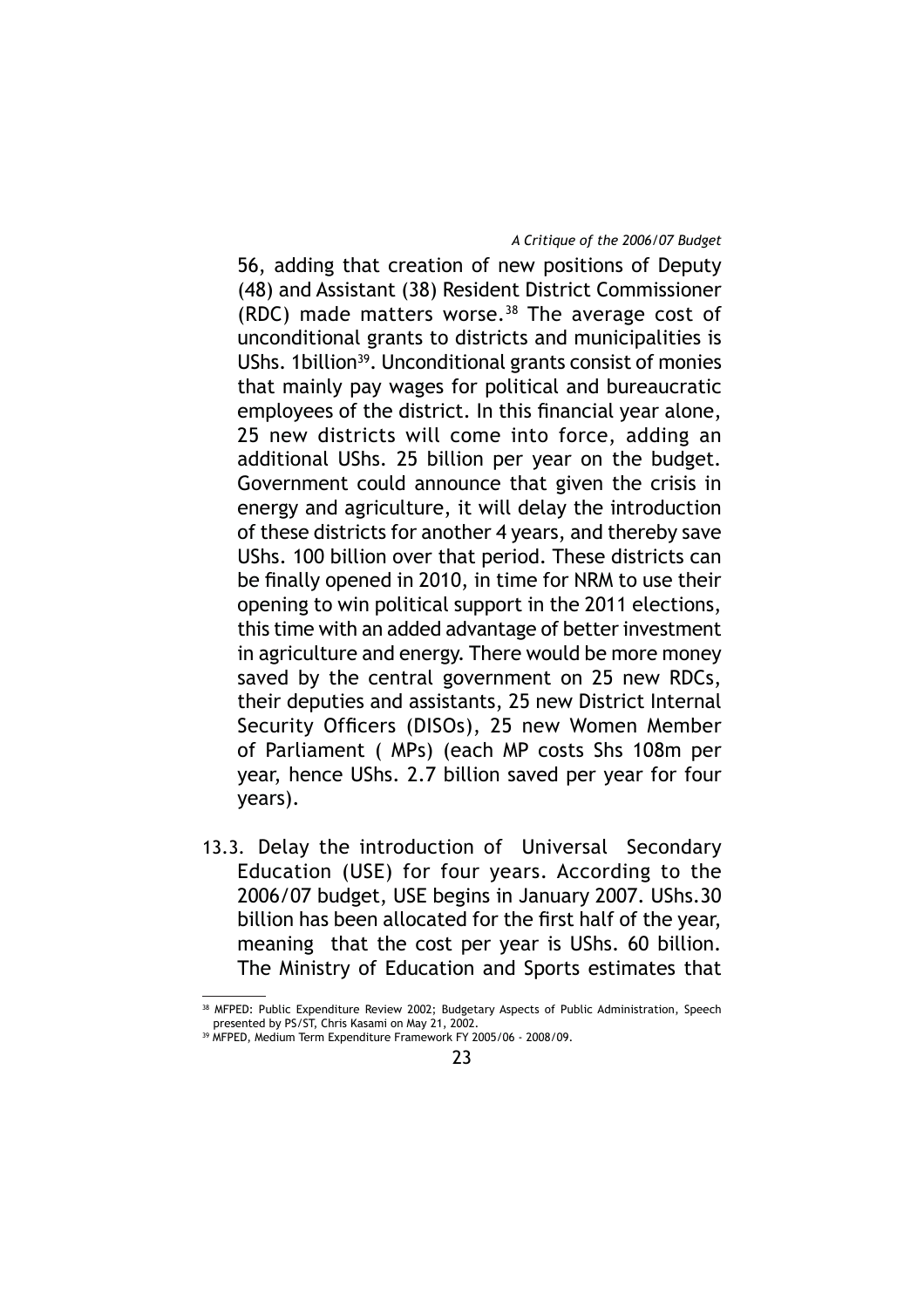it requires an extra UShs. 220 billion to run USE<sup>40</sup>. According to rough estimates, in next financial year the cost of USE will go to Shs 100 billion, Shs 130 billion in the  $2008/09$  budget and Shs 200 billion in  $2009/10^{41}$ meaning that over the next four years, it will cost Shs 460 billion.

13.4. In May 2002, Kasami<sup>41</sup>, warned of the "very rapid growth in the number of commissions, secretariats and semi autonomous government agencies." Kasami noted that "there are currently nine commissions and almost 70 semi autonomous government bodies." He went on: "The proliferation of autonomous and semi autonomous bodies is therefore very expensive…" He further argued that government and parliament do not have the same degree of control on the costs of these bodies. "Most of these bodies also have large Boards of Directors which, are not only costly to maintain but also exercise very little budgetary control. He concluded that many of these bodies simply duplicate government functions.<sup>42</sup> Today, the number has grown to 78 semi autonomous government bodies and 17 commissions taking the total to 9543. These bodies are an important instrument of NRM's patronage. In financial year 2001/02, these bodies cost the taxpayer UShs. 447 billion. In 2002/03, this figure had grown to UShs. 538 billion - an almost 30 percent growth in just a year. In 2001/02, the actual operating expenditure on wages was 165 billion. This increased to UShs. 212 billion in 2002/03 financial year,

<sup>40</sup> MFPED source. Requested for anonymity for the time being (interview in Kampala on July 26<sup>th</sup>, 2006).

<sup>41</sup> ibid.

<sup>42</sup> Kasami, Chris 2002, ibid.

<sup>43</sup> Information availed by MFPED for this research.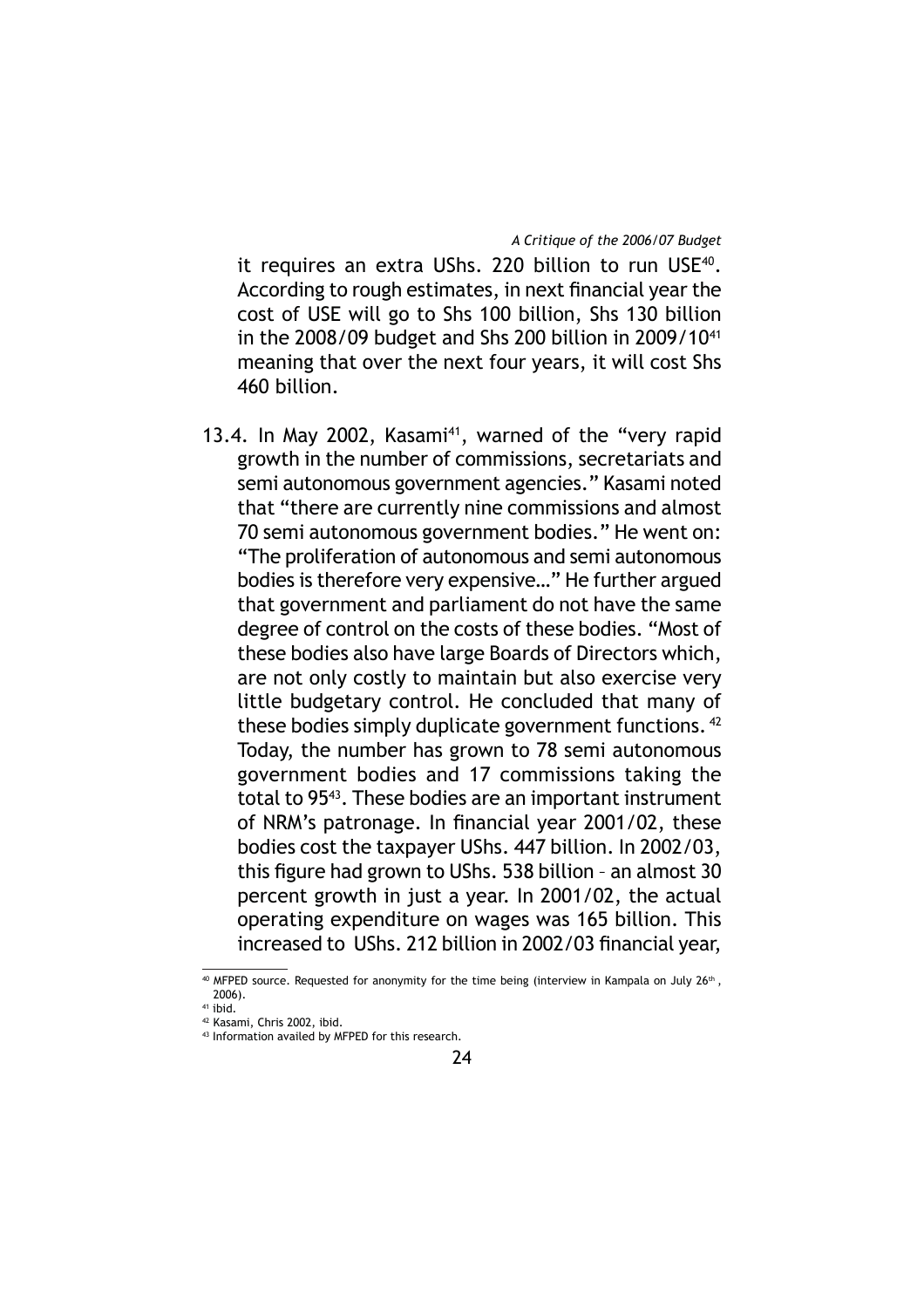again an increase of over 30 percent in just one year. Donor support for these institutions almost doubled from UShs. 50 billion in 2001/02 to UShs.92 billion in 2002/03. This is one area where a lot of money could be saved.

- 13.5. Another extravagant cost on government is official vehicles. Currently government owns 20,338 motor vehicles (11,277 are registered in government ministries, 4,548 in local government and 4,513 in semi autonomous agencies). This number does not include the vehicles owned by the ministry of defense, state house and president's office - institutions with a combined budget of UShs. 440 billion – 12 percent of the budget. Last financial year, government spent UShs. 28.9 billion on fuel alone, UShs. 28.7 billion on maintenance and UShs. 18 billion on new purchases, an improved position given that in 2003/04 government spent UShs. 31 billion on new cars. $44$  This wastage is appalling. For example, the Ministry of Health owns 3,066 motor vehicles. Most of these are 4WD vehicles. Yet Uganda's dispensaries and hospitals go without ambulances. A recent restructuring exercise to curb wasteful expenditure on government motor vehicles in Rwanda reduced the costs of fuel and maintenance from US\$ 12m per year to US\$ 2m.45 Uganda could emulate this example.
- 13.6. Taming State House and President's Office. State House is the residence of the President where he also hosts his private offices. This financial year, it has

<sup>44</sup> MFPED, Vehicle use in the Public Sector, Volume 1: Draft Study Report, June 2006.

<sup>45</sup> Interview with President Paul Kagame of Rwanda, Kigali April 4th, 2005.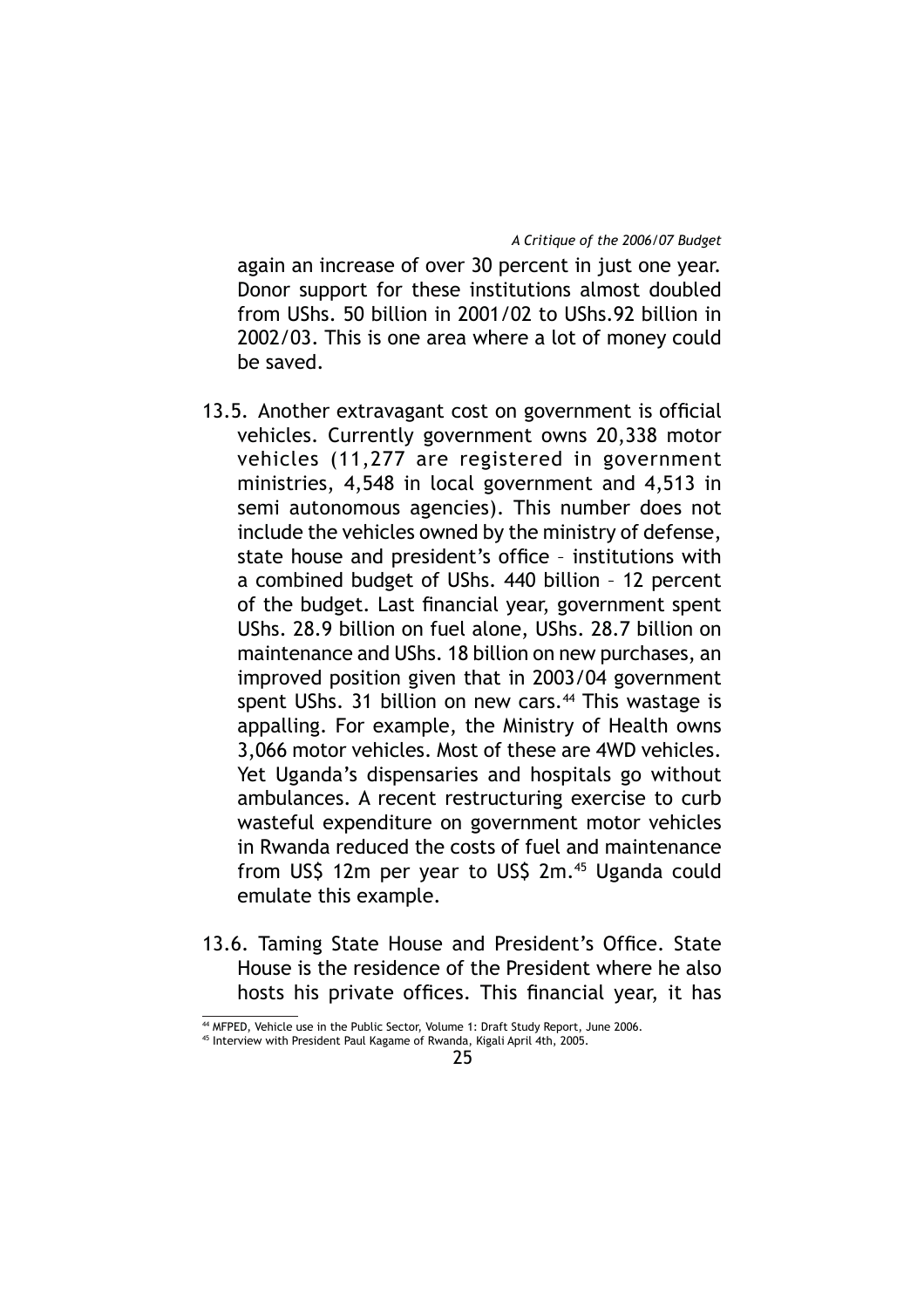been allocated UShs. 51 billion. The President's Office which is the official office of the President has been allocated UShs. 40 billion. This gives the presidency a budget of UShs. 91 billion, ten times the size of the recurrent budget of the Ministry of Agriculture. In fact if you subtract the budget for the Internal and External Security organisation, Office of the President was allocated UShs. 13 billion compared to State House's UShs. 51 billion. This shows that the private office of the President is increasingly taking a larger share of the budget. Politically, this reflects the increasing 'informalization' of power in the country, and the fusion of the office of the president with the person of the president. In 2004, Parliament complained that the budget for the Office of the President is "top heavy with administrative costs, staff salaries, allowances and medical expenses accounting for 60 percent."46 The committee of parliament noted that "The structure of State House budget is the most growing."47 This fact is very true given that in 1997/98 it was UShs. 11 billion – a 450 percent increase in the cost of maintaining the head of state in just under a decade.<sup>48</sup> State House has also been the most undisciplined institution in managing its budget, always asking for large supplementary budgets – hence the variance between actual budget and budget outturn are very big.<sup>49</sup> This budget could be down by two thirds.

<sup>46</sup> Report of the Committee on Presidential and Foreign Affairs on the Indicative Preliminary Revenue and Expenditure Framework for FY 2004/05.

 $47$  ibid.

<sup>48</sup> MTEF 1997/98 – 1999/2000.

<sup>49</sup> MTEF 1997/98 – 2005/06.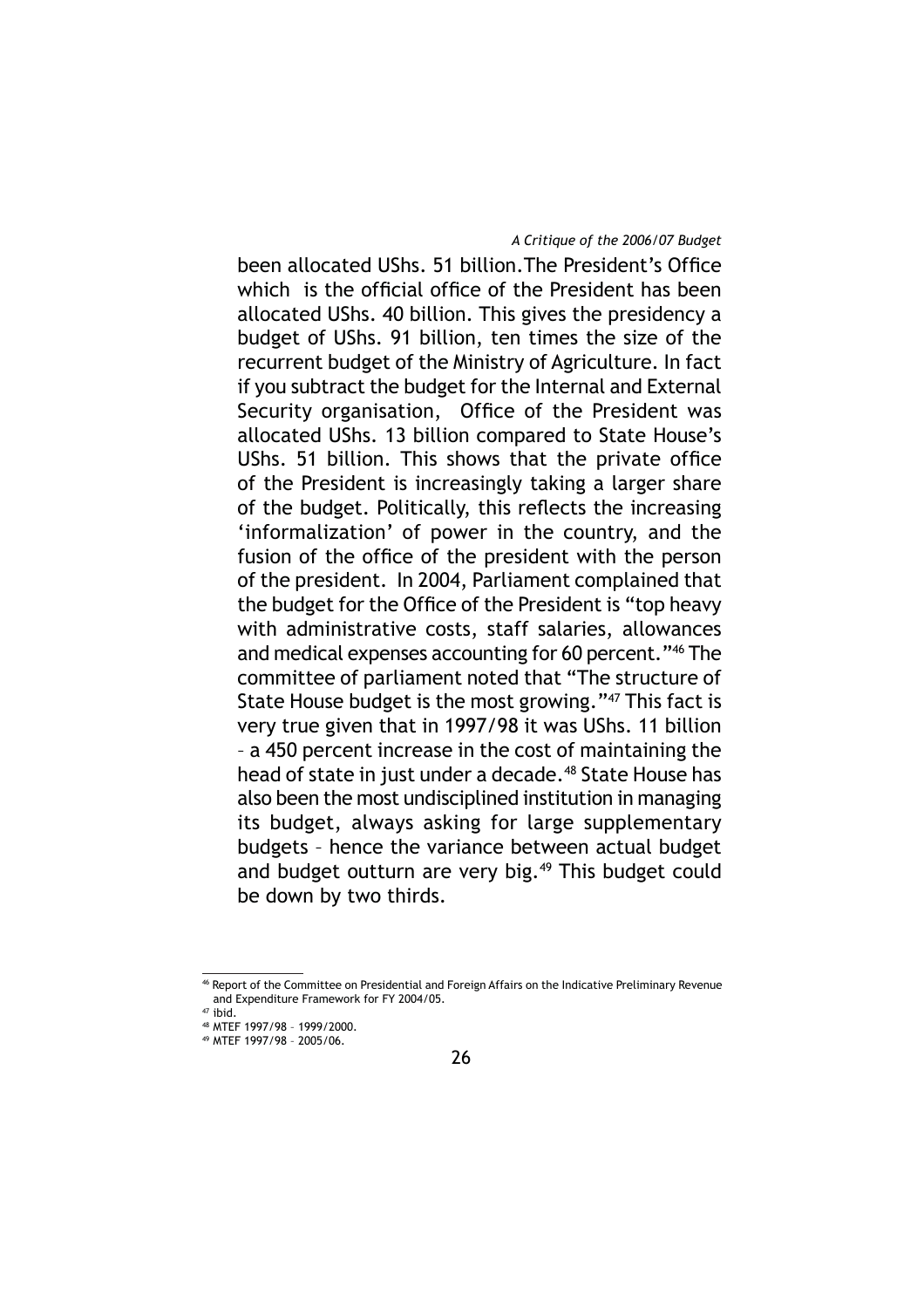- 13.7. Reducing on the cabinet, presidential advisors and assistants: this category has also grown rapidly over the years. From a cabinet of 37 in 1993, Uganda now has 69 ministers. The category of "Presidential" has six titles – Senior Presidential Advisors, Assistant Senior Presidential Advisors, Presidential Advisors, Special Presidential Envoy, Special Presidential Assistant, and Deputy Special Presidential Assistant. Their numbers have been growing rapidly, especially since 1996. In 1994, there were only 4 Presidential Advisors. In 2002 alone, 32 Presidential Advisors and Assistants were appointed, $50$  just after the 2001 election - reflecting the use of these jobs to distribute patronage. Today, the number of Presidential Advisors and Assistants is 114, a huge cost to the taxpayer. Would the government fall if half the cabinet and three quarters of these advisors were removed to release revenue for investment in energy, private sector growth and agriculture?
- 13.8. Corruption in government: the major source of leaks in government revenue is corruption. There is no study yet to show how much money is lost to corruption in this country. But it is apparent that if tighter control measures were taken, a significant percentage of revenue vital for important expenditure areas like investment in energy, improved agricultural technology and export promotion would be availed.
- 13.9. Development budget: one of the creative ways of availing new money for investment is to restructure the development budget. A significant percentage of

50 Kasami, C ibid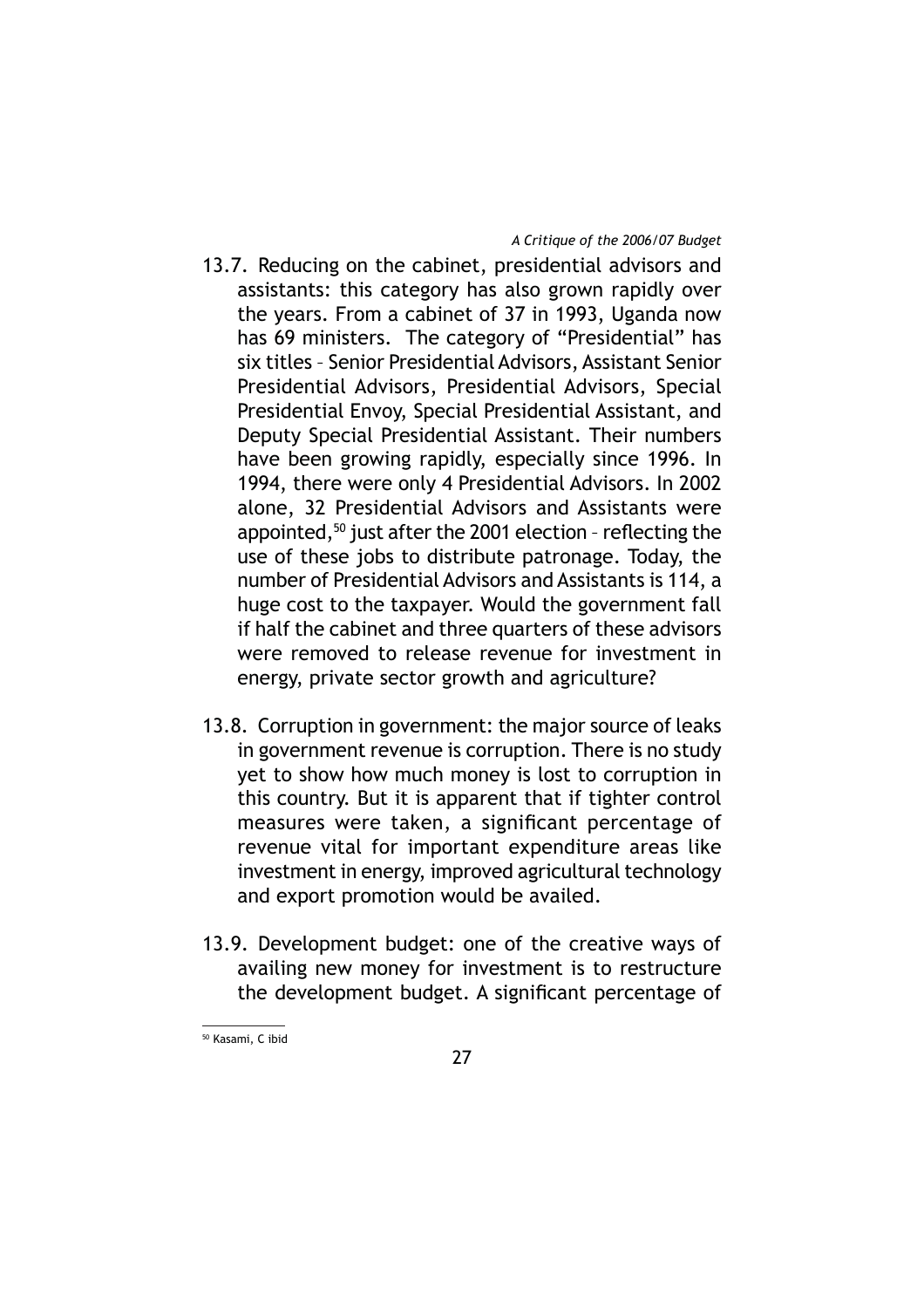the development budget goes to recurrent expenses. This is partly because a lot of development work requires significant recurrent expenses (e.g. building a road may require a lot of fuel, salaries, motor vehicle maintenance etc). However, another reason is that government bureaucrats who work in development projects design them more for their personal benefit than for the intended beneficiaries. Just to give one example. In the Ministry of Agriculture development budget for 2005/06, there is an item called "Agriculture Sector Support Program Phase 11. It has a budget of UShs. 1.2 billion of which UShs. 708m is staff allowances and UShs. 144m motor vehicle maintenance.<sup>51</sup> There is therefore a need to reassess the concept of development budgets generally.

# **14. Conclusion**

This paper has noted above that there is an urgent need to re-orient the budget by controlling government consumption in order to increase the resources available for investment. This investment is necessary in both social overhead capital – roads, power dams, education and health and in directly productive activities like providing long term credit at affordable interest rates to the private sector, with a bias to those investing in export of value added goods.

If there are better investments in improving the technology of agriculture, if more roads and power plants are built, and if there are more incentives - both monetary and fiscal

<sup>51</sup> MFPED, Approved Estimates of Revenue and Expenditure (Revenue and Development) 2005/06 page D29.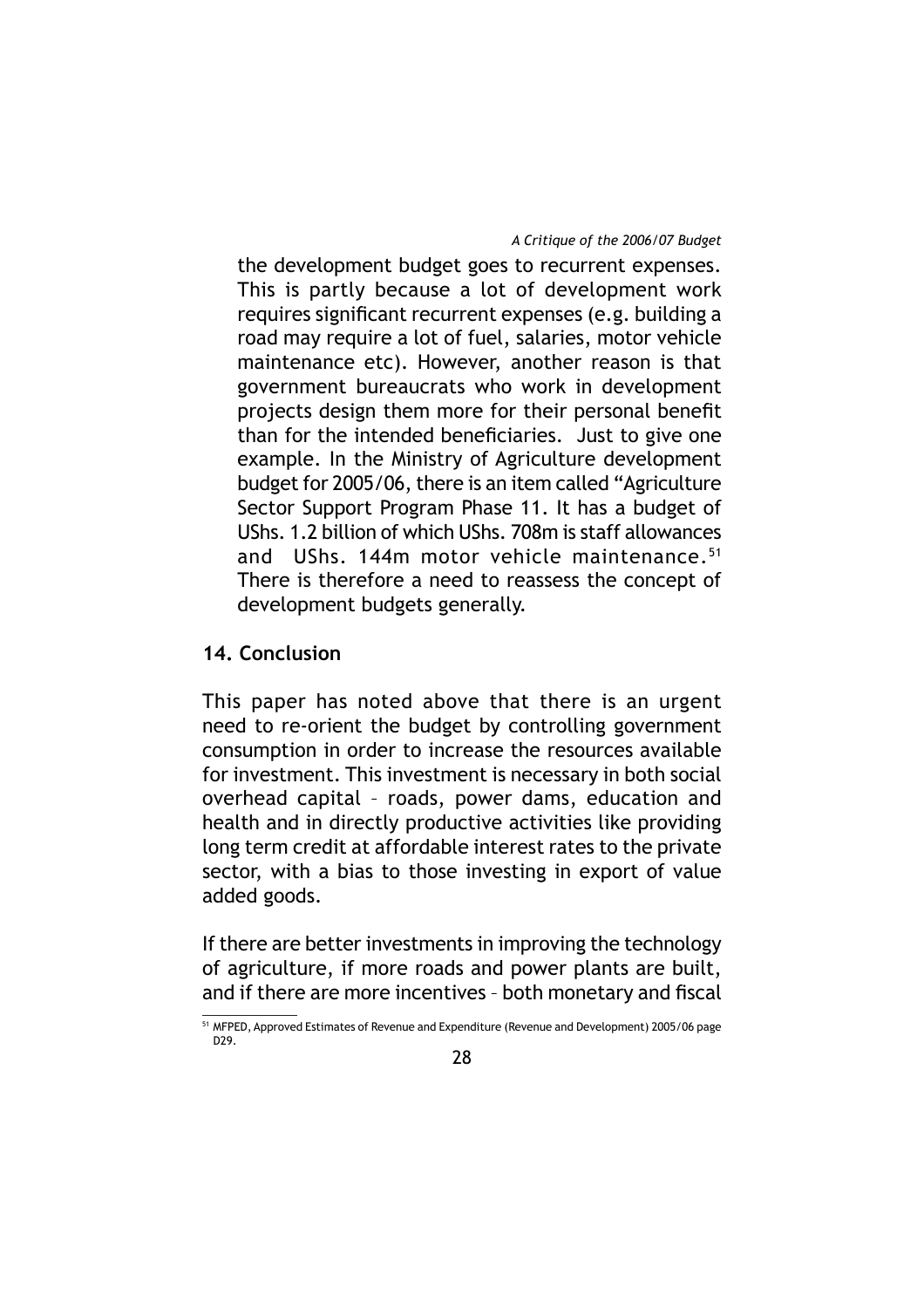– to the private sector for investment in export promotion areas, Uganda would be able to improve her balance of payment account, and reduce dependence on donors.

 Finally it is important to add that a more prudent budget is one that seeks to increase private sector productivity so that government collects more revenue from increased output per worker, than the current attempt to squeeze the last coin out of existing taxpayers.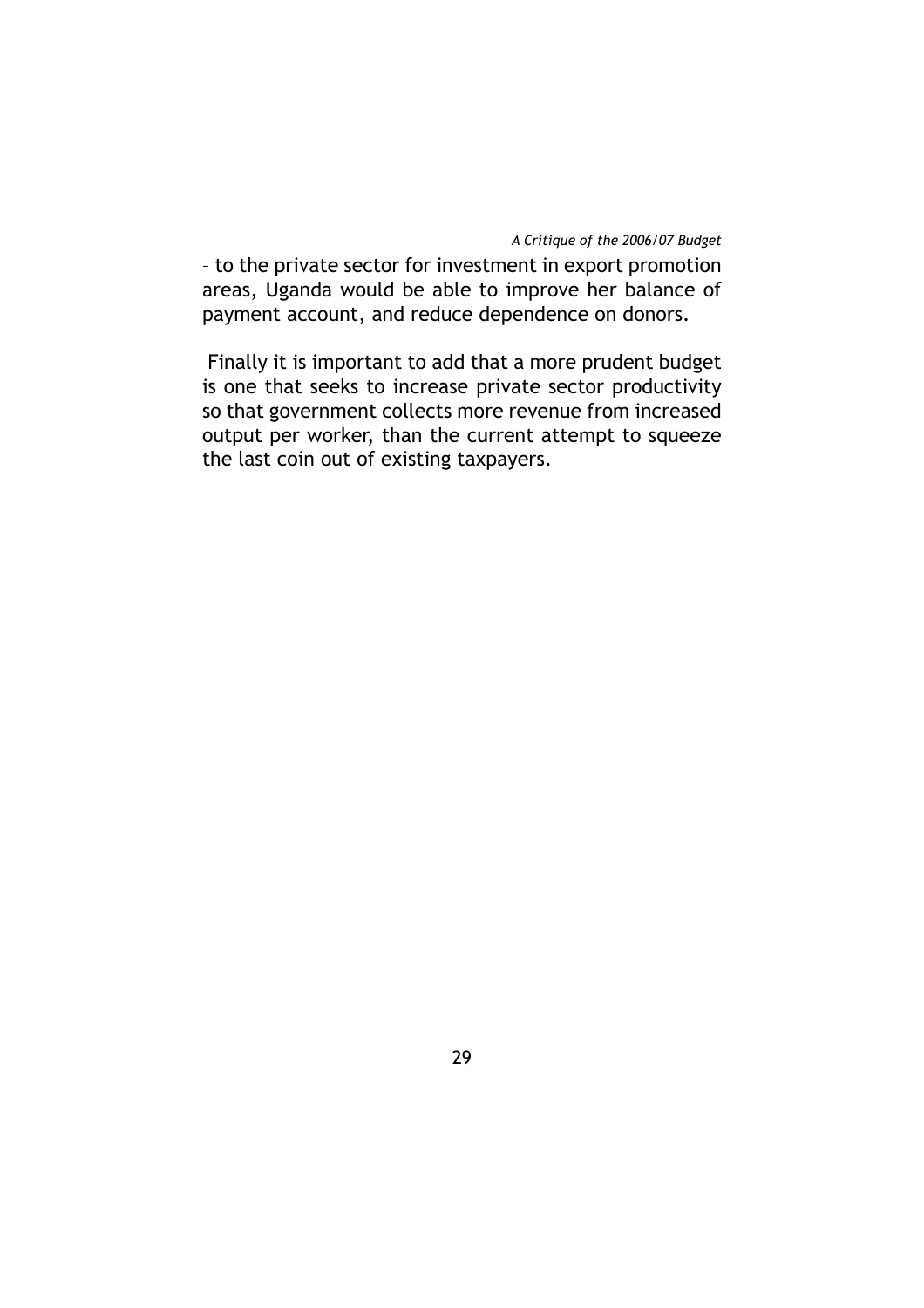## **References**

Bates, Robert (1989), **Beyond the Miracle of the Market: The Political Economy of Agrarian Development in Kenya.** New York, Cambridge University Press.

Draft Estimatess of Revenue and Expenditure for the Finacial Year 2006/07 in Uganda (Unpublished Report).

Hyden Goran (1983), **No Shortcuts to Progress: African development Management in perspective.** Nairobi, Heinemann.

Kasami Chris, Speech during Public Expenditure Review 2002, on Budgetary Aspects of Public Administration. MFPED.

MFPED (2004), **Guide to Macroeconomic Management in Uganda, Briefing paper.** 

MFPED, Background to the Budget 2006/2007: Enhancing Econom ic Growth and Household Incomes through increased Production and Productivity.

MFPED, Medium Term Expenditure Framework FY 2005/2006 – 2008/09

MFPED, Vehicle Use in the Public Sector, Volume 1: **Draft Study Report,** June 2006.

Ministry of Defence, Report of the Army High Command Committee into Allegations of Ghost Soldiers, October 2003.

Ministry of Finance, Planning and Economic Development, **Budget Speech 2006.**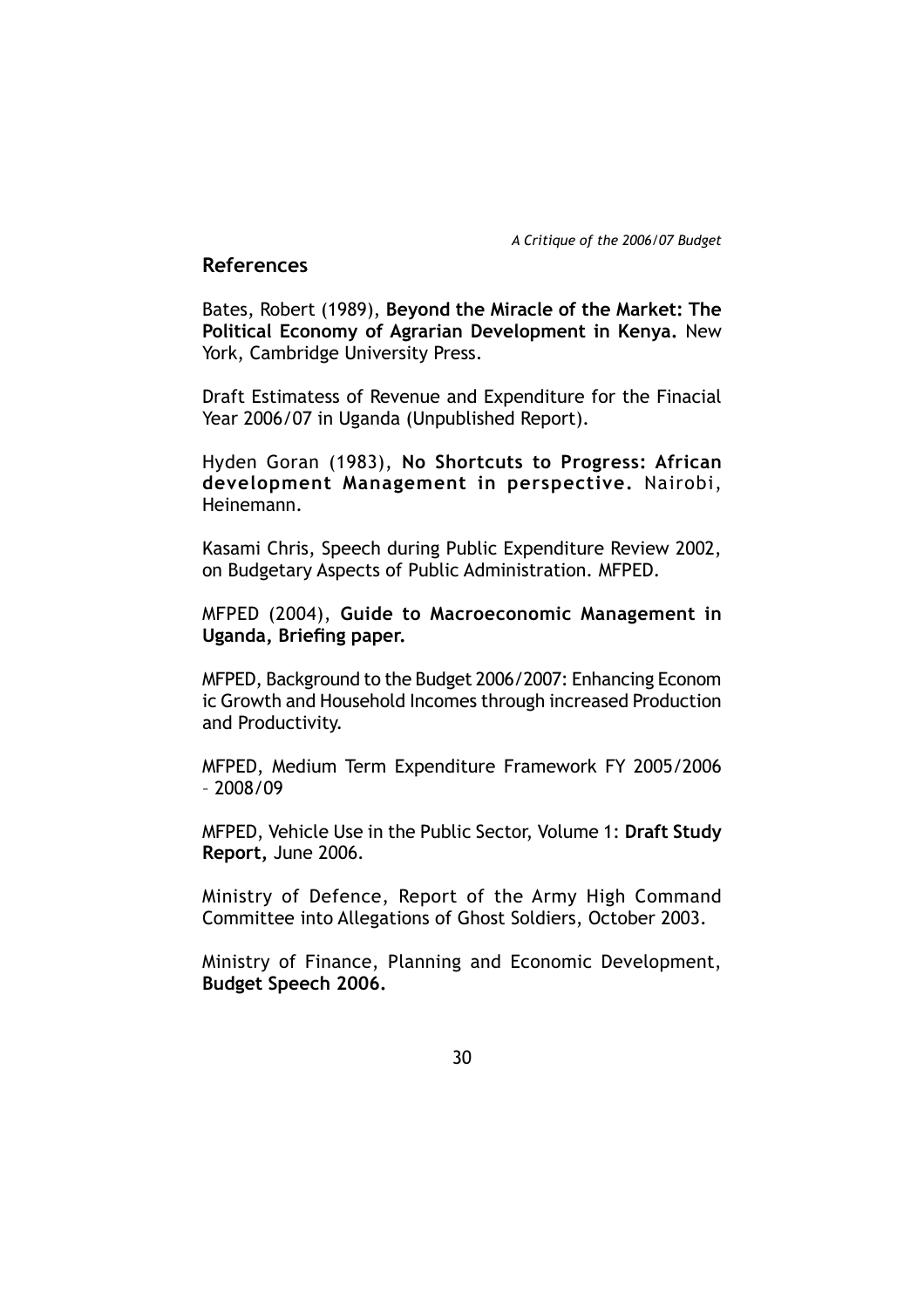Museveni Y.K (1996), **Tackling the Tasks Ahead: Election manifesto.**

Museveni Y.K (2001), **Consoldating the Achievements of the Movement, Presidential Elections Manifesto.**

Museveni Y.K (2005), Speech at the opening of the National Coference of NRM at Mandela National Stadium Nambole, 7 December 2005.

Museveni, Y.K (1992), **What is Africa's Problem?.**

Mwenda, Andrew (2006), 'Sustaining Growth and Achieving Deep Reductions in Poverty; How Uganda Recovered After Conflict' in Liebenthal, Bob and White, Luise (2006) **Attacking Africa's Poverty: Experience from the Ground.** World bank, Washington D.C.

National Resistance Movement (2006), **Manifesto of NRM: Prosperity for All. NRM Publications.**

Report of the Committee on Presidential and Foreign Affairs on the Indicative Preliminary Revenue and Expenditure Framework for FY 2004/2005.

Scott, James (1975), **The Moral Economy of the Peasant: Rebellion and Subsistence in Southeast Asia.** Yale University Press, New Haven.

Tangri, Roger and Mwenda Andrew (2003), 'Military Corruption and Ugandan Politics Since the Late 1990s in **The Review of African Political Economy No 98, 2003.**

UBOS (2005), **The 2002 Uganda population and Housing Census, Main Report.**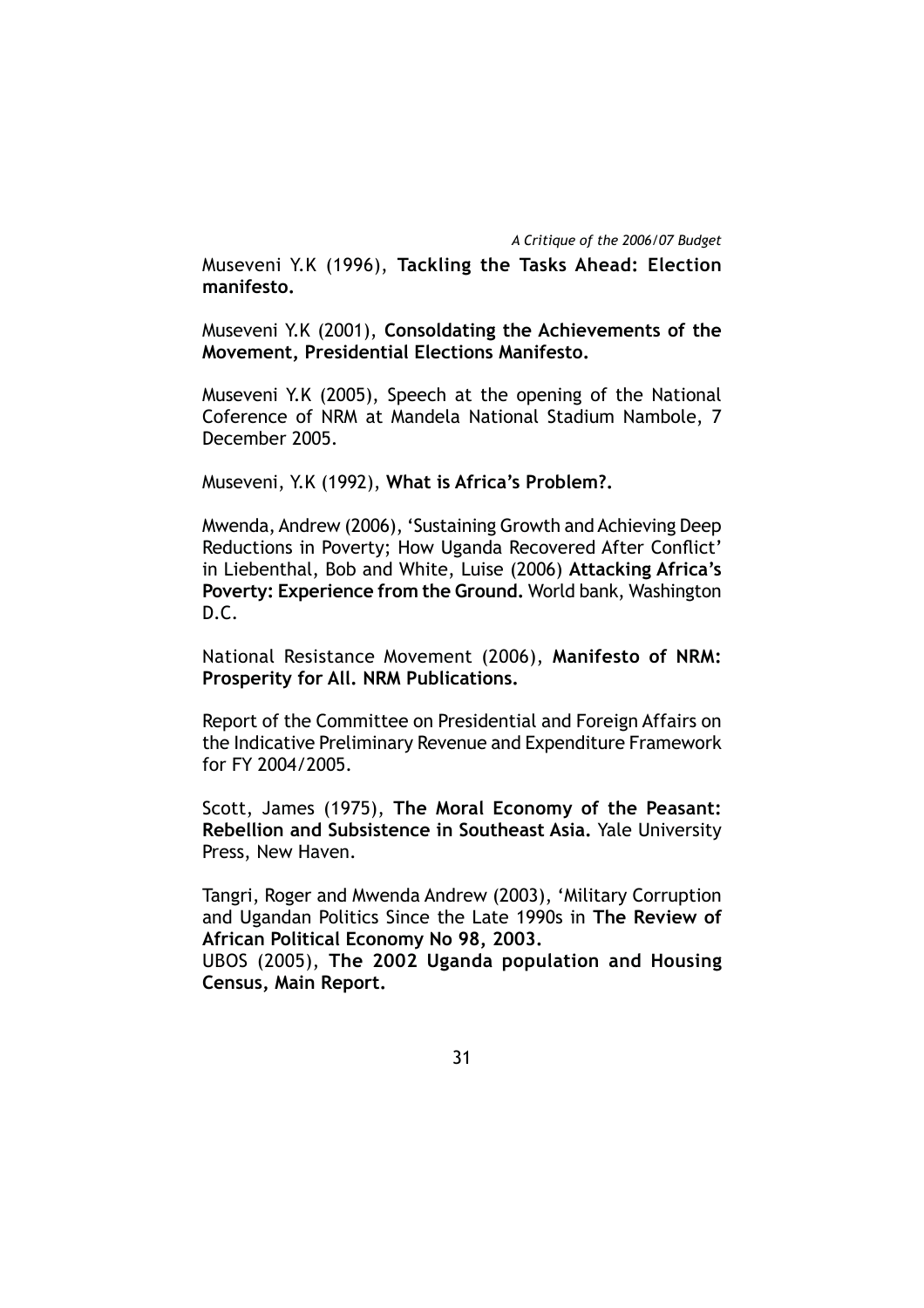# **Publications in this Series**

- **Mpeirwe A., (2003), WTO Negotiations on Geographical Indicators:** A Case for non-Discrimination of Products of Interest to Developing Countries. *ACODE Policy Briefing Paper No. 1, 2003.*
- **Tumushabe G., (2004), Type II Partnerships As a Strategy for Implementing WSSD Outcomes:** Considerations to Guide Government Decision Making. *ACODE Policy Briefing Paper No. 2, 2004.*
- **Mugyenyi O., (2004), Status of EPA Negotiations:** Eastern and Southern Africa Approach and the Challenges to Effective Negotiations. *ACODE Policy Briefing Paper No. 3*, *2004.*
- **Tumushabe G., and Naluwairo R., (2004), COP-MOP 1 Decision on Laibility and Redress:** Analyisis of Implications and Challengess for Eastern and Southern Africa. *ACODE Policy Briefing Paper No. 4, 2004.*
- **Naluwairo R., and Tumushabe G., (2004), Uganda's**  position on GMO's: Whose position? Reflections on Uganda's Policy Making Process on GMOs. *ACODE Policy Briefing Paper No. 5, 2004.*
- **Naluwairo R., and Tumushabe G., (2004), Approaches to Biosafety Legislation in Africa:** Options to Facilitate National Decision making. *ACODE Policy Briefing Paper No. 6, 2004.*
- **Tumushabe G., and Bainomugisha A., (2004), The Politics of Investment and Land Acquisition in Uganda:** A Case Study of Pian Upe Game Reserve. *ACODE Policy Briefing Paper No. 7, 2004.*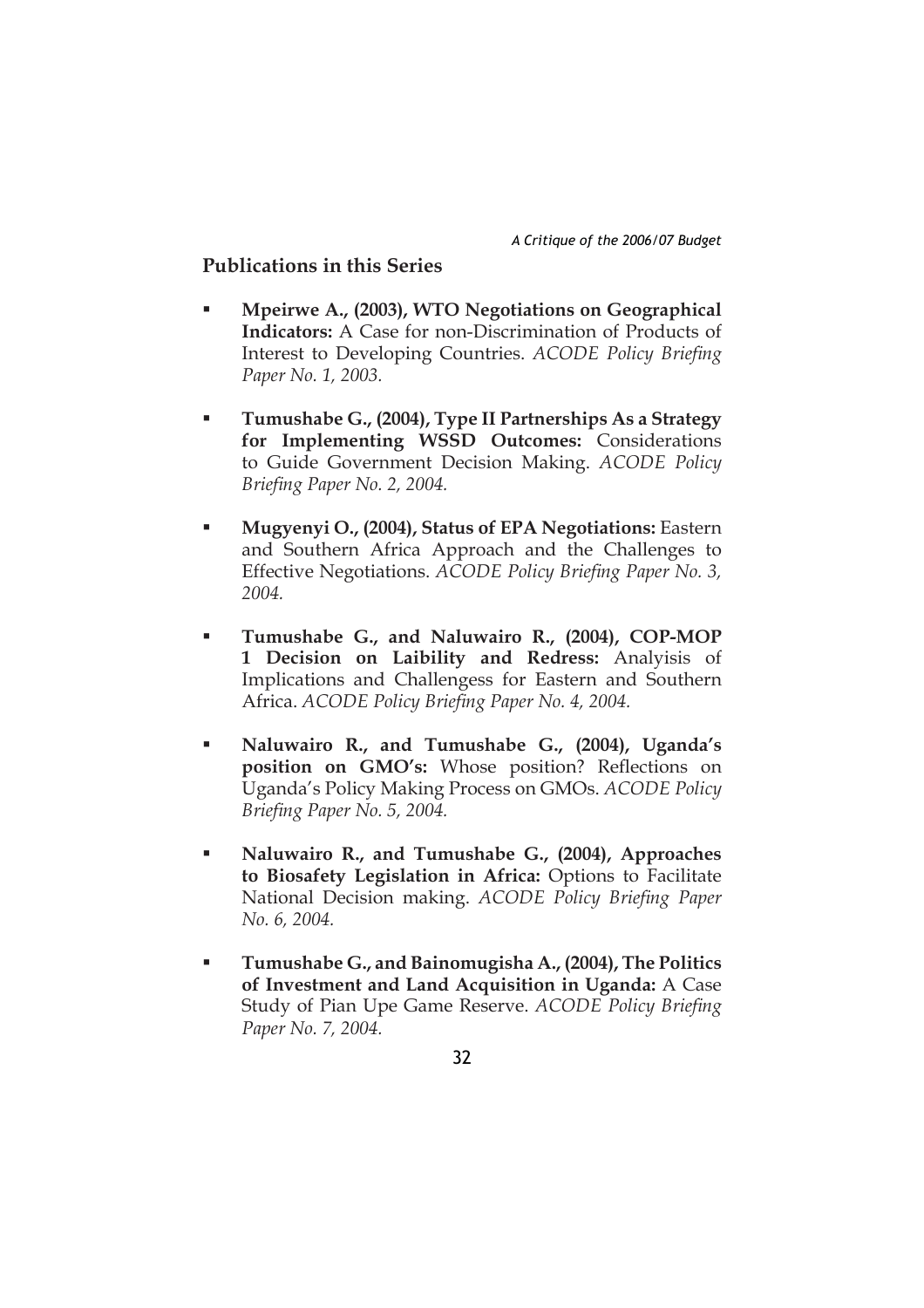- **Naluwairo R., (2005), Promoting Common Property Rights in Fisheries Management in Uganda:** A Review of the National Fisheries policy and the Proposed legislation. *ACODE Policy Briefing Paper No. 8, 2005.*
- **Tumushabe G., and Naluwairo R., (2005), Harnessing the Power of Intellectual Property Rights in Building Science and Technological Capacity:** Key Issues for Policy Makers in East Africa. *ACODE Policy Briefing Paper No. 9, 2005.*
- **Tabaro E., (2005) Copyright Law Reform in Uganda:** Addressing Internation Standards at the Expense of Domestic Objectives. *ACODE Policy Briefing Paper, No.* 10, *2005.*
- **Tumushabe G., and Mugyenyi O., (2005), Uganda National Biodiversity Strategy and Action Plan:** The Crisis in Ugannda's Biodiversity Policy Making Process. *ACODE Policy Briefing Paper, No. 12, 2005.*
- **Mugyenyi O., Twesigye B., and Muhereza E., (2005), Balancing Nature Conservation and Livelihoods:** A Legal Analysis of the Forestry Evictions by the National Forestry Authority. *ACODE Policy Briefing Paper No.* 13, 2005.
- **Mugyenyi O., and Twesigye B., (2006), Marginalisation of the Environment and Natural Resources Sector: The Roots of Economic Crisis and Poverty :** A Policy Memorandum Submitted by ACODE to the 8th Parliament during the debate on the budget for the Financial Year 2006/2007. *ACODE Policy Briefing Paper, No. 14, 2006.*
- **Keizire B. B., Muhwezi W. W., Natuhwera C., and Kayiso F., (2006), Examining the Nexus between Nature, Wealth and Power in the Lake George Fishery:** The Case of Major Actors in the Fish Product Chain. *ACODE Policy Biefing Paper*, No. 15, *2006.*